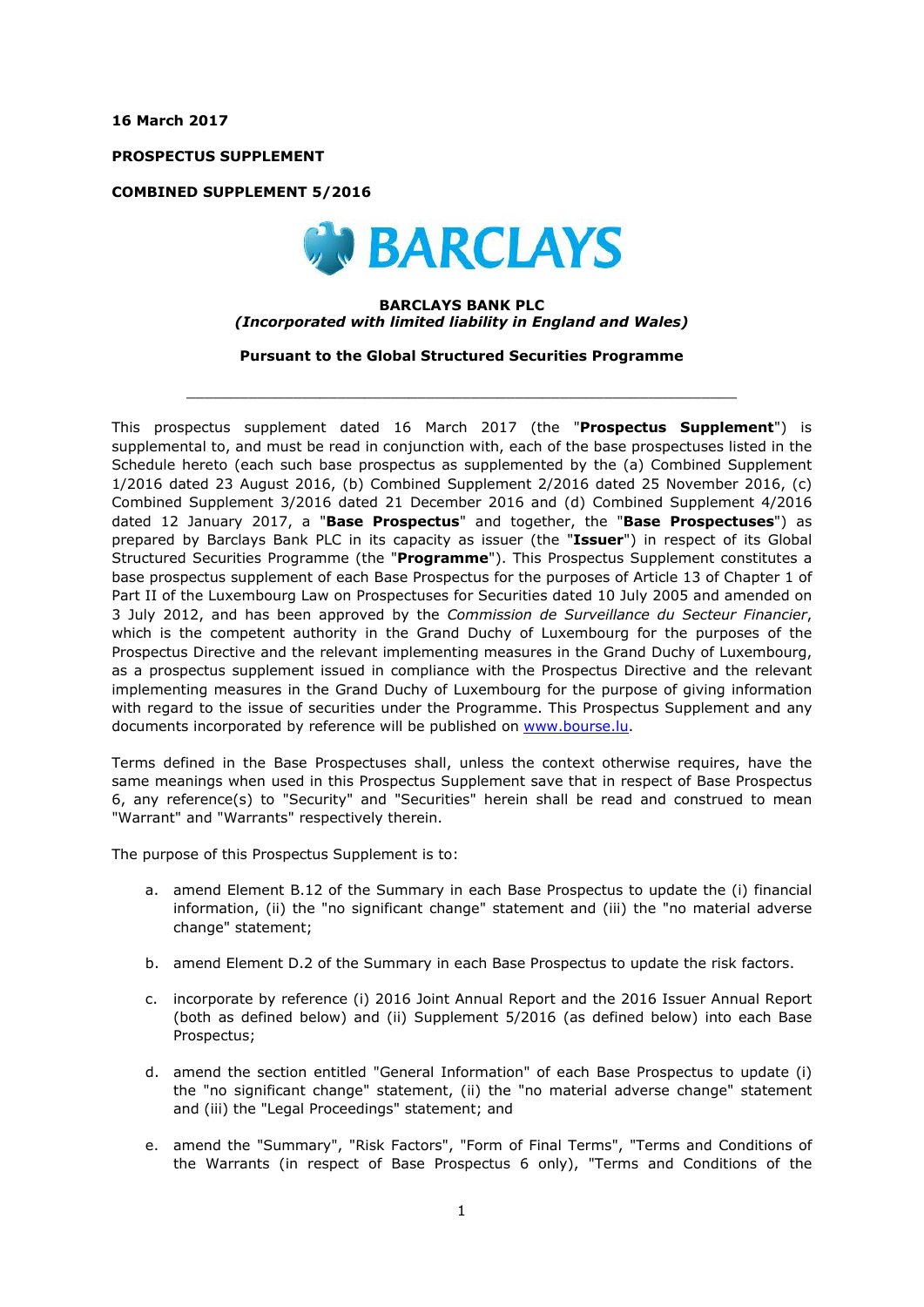Securities" (in respect of Base Prospectus 9 only) and "Taxation" sections to update disclosures relating to Section 871(m) of the US Internal Revenue Code of 1986.

#### **A) THE SUMMARY**

Following the release of the 2016 Join Annual Report, in respect of each Base Prospectus, the "Summary" is supplemented by:

(i) deleting the information appearing in the third column of Element B.12 is and replacing it with the following:

"Based on the Bank Group's audited financial information for the year ended 31 December 2016, the Bank Group had total assets of £1,213,955m (2015: £1,120,727m), total net loans and advances of £436,417m (2015: £441,046m), total deposits of £472,917m (2015: £465,387m), and total shareholders' equity of £70,955m (2015: £66,019m) (including non-controlling interests of £3,522m  $(2015: E1, 914m)$ ). The profit before tax from continuing operations of the Bank Group for the year ended 31 December 2016 was £4,383m (2015: £1,914m) after credit impairment charges and other provisions of £2,373m (2015: £1,762m). The financial information in this paragraph is extracted from the audited consolidated financial statements of the Issuer for the year ended 31 December 2016.

Not Applicable: there has been no significant change in the financial or trading position of the Bank Group since 31 December 2016.

There has been no material adverse change in the prospects of the Issuer since 31 December 2016.".

(ii) replacing the information appearing in the third column of Element D.2 with the following:

> "**Principal Risks relating to the Issuer**: Material risks and their impact are described below in two sections: (i) Material existing and emerging risks by Principal Risk and (ii) Material existing and emerging risks potentially impacting more than one Principal Risk. A revised Enterprise Risk Management Framework ("**ERMF**") was approved by the board in December 2016 and revises the eight risks as follows: (1) Credit Risk; (2) Market Risk; (3) Treasury and Capital Risk; (4) Operational Risk; (5) Model Risk; (6) Conduct Risk; (7) Reputation Risk; and (8) Legal Risk (each a "Principal Risk").

(i) Material existing and emerging risks by Principal Risk

**Credit risk**: The risk of loss to the firm from the failure of clients, customers or counterparties, including sovereigns, to fully honour their obligations to the firm, including the whole and timely payment of principal, interest, collateral and other receivables. The Group may suffer financial loss if any of its customers, clients or market counterparties fails to fulfil their contractual obligations to the Group. The Group may also suffer loss when the value of its investment in the financial instruments of an entity falls as a result of that entity's credit rating being downgraded. In addition, the Group may incur significant unrealised gains or losses due to changes in the Group's credit spreads or those of third parties, as these changes affect the fair value of the Group's derivative instruments, debt securities that the Group holds or issues, and loans held at fair value.

**Market risk**: The risk of loss arising from potential adverse changes in the value of the firm's assets and liabilities from fluctuation in market variables including, but not limited to, interest rates, foreign exchange, equity prices,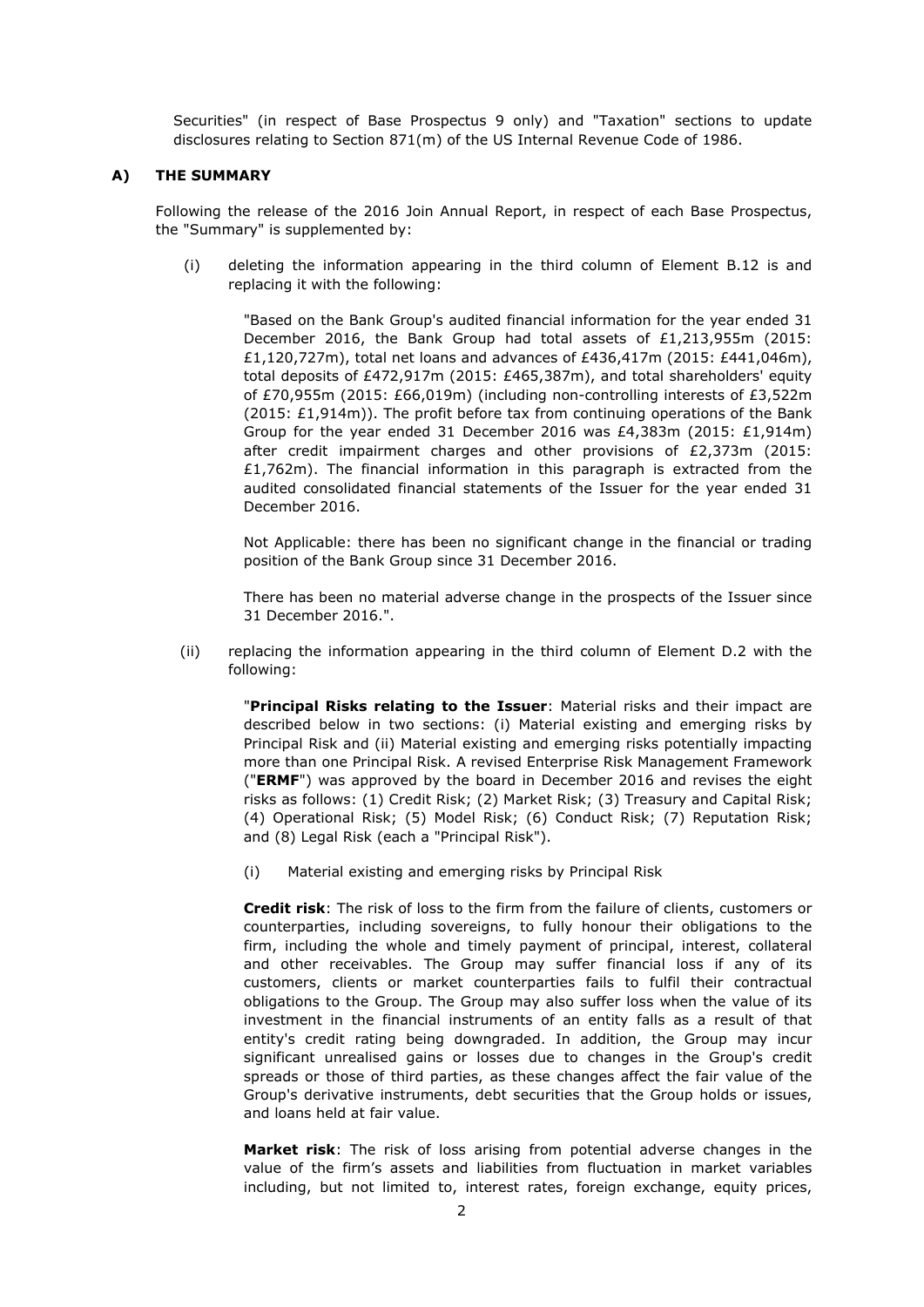commodity prices, credit spreads, implied volatilities and asset correlations. The Group's trading business is generally adversely exposed to a prolonged period of elevated asset price volatility, particularly if it negatively affects the depth of marketplace liquidity.

**Treasury and capital risk**: The ability of the Group to achieve its business plans may be adversely impacted due to availability of planned liquidity, a shortfall in capital or a mismatch in the interest rate exposures of its assets and liabilities. The Group may not be able to achieve its business plans due to: i) being unable to maintain appropriate capital ratios; ii) being unable to meet its obligations as they fall due; iii) rating agency downgrades; iv) adverse changes in foreign exchange rates on capital ratios; v) negative interest rates; and vi) adverse movements in the pension fund.

**Operational risk**: The risk of loss to the firm from inadequate or failed processes or systems, human factors or due to external events (for example fraud) where the root cause is not due to credit or market risks. The Group is exposed to many types of operational risk. These include: fraudulent and other internal and external criminal activities; breakdowns in processes, controls or procedures (or their inadequacy relative to the size and scope of the Group's business); systems failures or an attempt by an external party to make a service or supporting technological infrastructure unavailable to its intended users, known as a denial of service attack; and the risk of geopolitical cyber threat activity which destabilises or destroys the Group's information technology, or critical technological infrastructure the Group depends upon but does not control. The Group is also subject to the risk of business disruption arising from events wholly or partially beyond its control, for example natural disasters, acts of terrorism, epidemics and transport or utility failures, which may give rise to losses or reductions in service to customers and⁄or economic loss to the Group. All of these risks are also applicable where the Group relies on outside suppliers or vendors to provide services to it and its customers. The operational risks that the Group is exposed to could change rapidly and there is no guarantee that the Group's processes, controls, procedures and systems are sufficient to address, or could adapt promptly to, such changing risks to avoid the risk of loss.

**Model risk:** The Group uses models to support a broad range of business and risk management activities. Models are imperfect and incomplete representations of reality, and so they may be subject to errors affecting the accuracy of their outputs. Models may also be misused. Model errors or misuse may result in the Group making inappropriate business decisions and being subject to financial loss, regulatory risk, reputational risk and⁄or inadequate capital reporting.

#### **Conduct risk**:

**Execution of strategic divestment in non-core businesses:** The risk of detriment to customers, clients and market integrity as the Group executes strategic decisions to exit products, businesses or countries. There is a risk some customers and clients may have reduced market access and a limited choice of alternative providers, or transitions to alternate providers could cause disruptions. There is also a risk the Group's strategic divestments may impact market liquidity or result in adverse pricing movements.

**Product governance and sales practices:** The Group must ensure that its remuneration practices and performance management framework are designed to prevent conflicts of interest and inappropriate sales incentives. Failure of product governance and sales controls could result in the sale of products and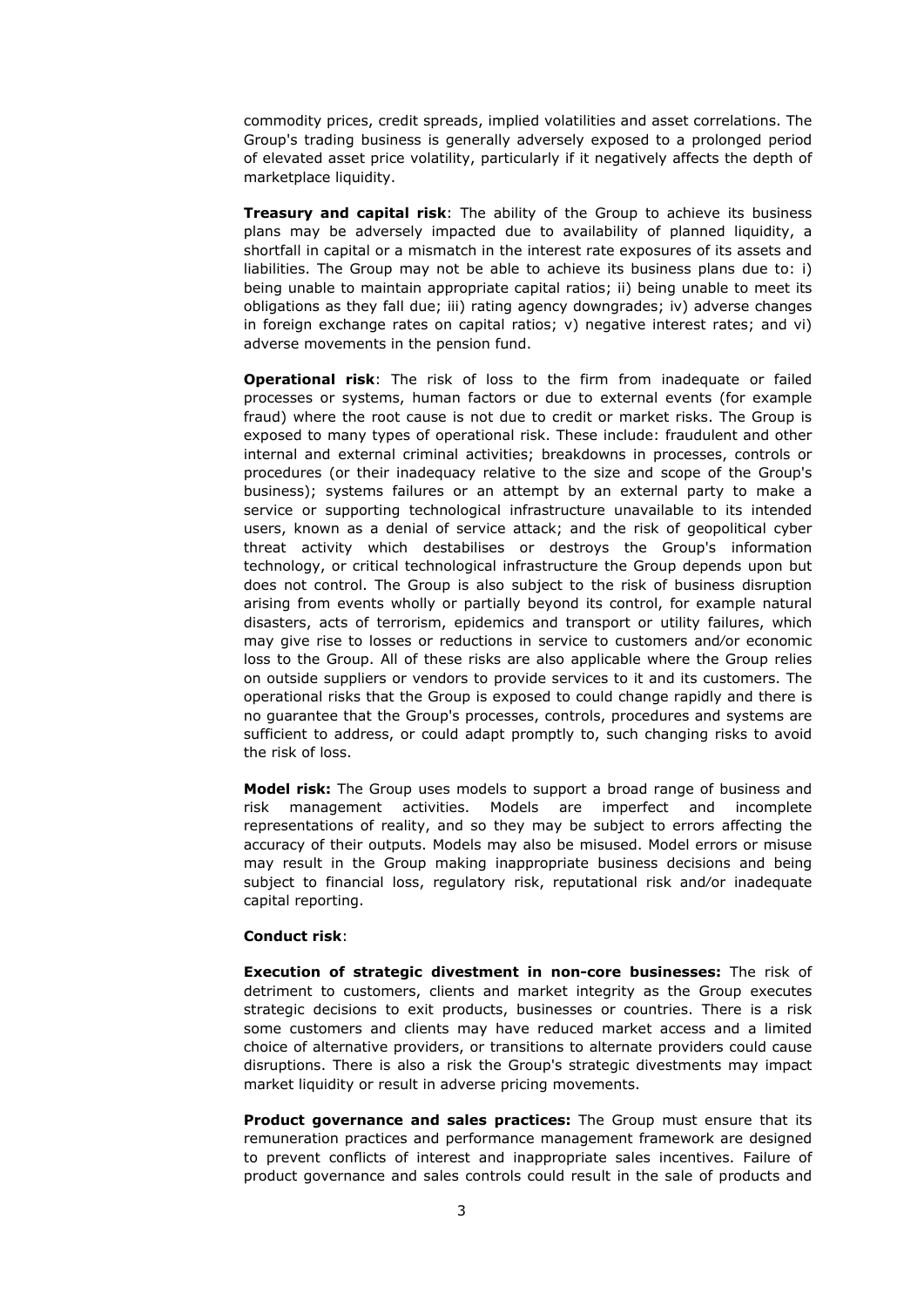services that fail to meet the needs of or are unsuitable for customers and clients, regulatory sanctions, financial loss and reputational damage.

**Trading controls and benchmark submissions:** A failure to maintain controls over trading activities and benchmark submissions could result in detriment to customers and clients, disruptions to market integrity, regulatory sanctions, financial loss and reputational damage. The risk of failure could be enhanced by the changes necessary to address various new regulations, including but not limited to the Markets in Financial Instruments Directive II.

**Financial crime:** The management of financial crime remains a key area of regulatory focus. Delivering a robust control environment to ensure the Bank effectively manages the risk of money laundering, terrorist financing sanctions and bribery and corruption protects the Bank and its customers and employees as well as society at large from the negative effects of financial crime. Failure to maintain an effective control environment may lead to regulatory sanctions, financial loss and reputational damage.

**Data protection and privacy:** Inadequate protection of data (including data held and managed by third party suppliers) could lead to security compromise, data loss, financial loss and other potential detriment to the Group's customers and clients, as well as regulatory sanctions, financial loss and reputational damage.

**Regulatory focus on culture and accountability:** Various regulators around the world have emphasised the importance of culture and personal accountability in helping to ensure appropriate conduct and drive positive outcomes for customers, clients and markets integrity. Regulatory changes such as the new UK Senior Managers Regime and Conduct Rules coming into effect in 2017, along with similar regulations in other jurisdictions, will require the Group to enhance its organisational and operational governance to evidence its effective management of culture and accountability. Failure to meet these new requirements and expectations may lead to regulatory sanctions, financial loss and reputational damage.

**Reputation risk:** The risk that an action, transaction, investment or event will reduce trust in the firm's integrity and competence by clients, counterparties, investors, regulators, employees or the public.

**Legal risk**: Legal disputes, regulatory investigations, fines and other sanctions relating to conduct of business and financial crime may negatively affect the Group's results, reputation and ability to conduct its business.

(ii) Material existing and emerging risks potentially impacting more than one Principal Risk:

### **Structural Reform (emerging risk):**

The UK Financial Services (Banking Reform) Act 2013 (The UK Banking Reform Act) and associated secondary legislation and regulatory rules require all UK deposit-taking banks with over £25 billion of deposits (from individuals and small businesses) to separate certain day-to-day banking activities (e.g. deposit-taking) offered to retail and smaller business customers from other wholesale and investment banking services.

#### **Business conditions, general economy and geopolitical issues**

The Group's performance could be adversely affected in relation to more than one Principal Risk by a weak or deteriorating global economy or political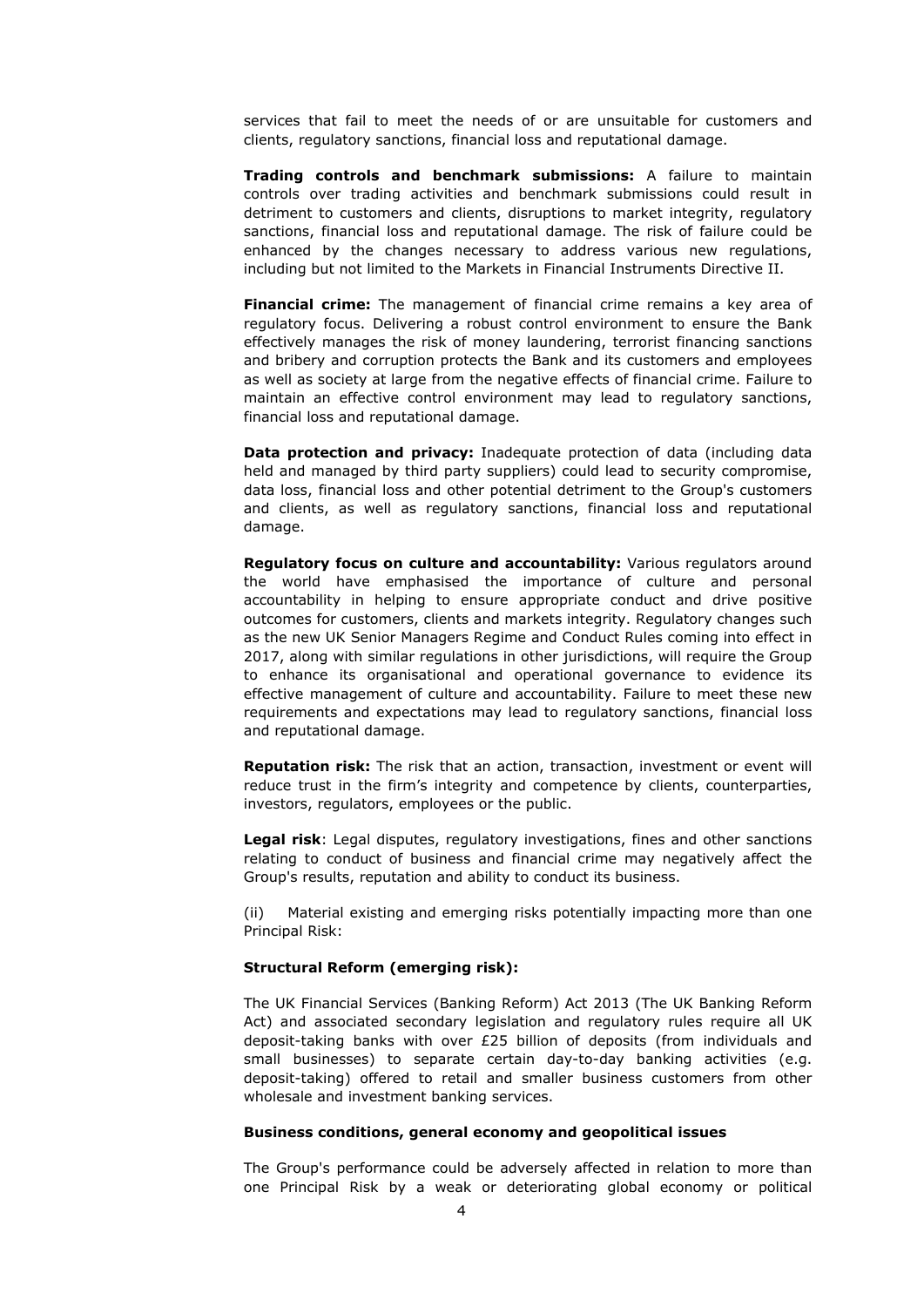instability. These factors may also occur in one or more of the Group's main countries of operation. The Group offers a broad range of services to retail, institutional and government customers, in a large number of countries. The breadth of these operations means that deterioration in the economic environment, or an increase in political instability in countries where it is active, or any other systemically important economy, could adversely affect the Group's performance and prospects.

#### **Change and execution:**

The Group continues to drive changes to its functional capabilities and operating environment in order to allow the business to exploit emerging and digital technologies, and improve customer experience whilst also embedding enhanced regulatory requirements, strategic realignment, and business model changes. The complexity, increasing pace, and volume of changes underway simultaneously mean there is heightened execution risk and potential for change not being delivered to plan. Failure to adequately manage this risk could result in extended outages and disruption, financial loss, customer detriment, legal liability, potential regulatory censure and reputational damage.

**Risks arising from regulation of the financial services industry**: The financial services industry continues to be the focus of significant regulatory change and scrutiny which may adversely affect the Group's business, financial performance, capital and risk management strategies.

### **Regulatory action in the event a bank in the Group (such as the Issuer) is failing or likely to fail could materially adversely affect the value of the Securities**:

UK resolution authorities have the right under certain circumstances to intervene in the Group pursuant to the stabilisation and resolution powers granted to them under the Banking Act and other applicable legislation. The exercise of any of these actions in relation to the Issuer could materially adversely affect the value of the Securities.

#### **EU referendum:**

The UK held a referendum on 23 June 2016 on whether it should remain a member of the EU. This resulted in a vote in favour of leaving the EU. The result of the referendum means that the long-term nature of the UK's relationship with the EU is unclear and there is uncertainty as to the nature and timing of any agreement with the EU on the terms of exit. In the interim, there is a risk of uncertainty for both the UK and the EU, which could adversely affect the economy of the UK and the other economies in which we operate.

Under the terms of the Securities, investors have agreed to be bound by the exercise of any UK Bail-in Power by the relevant UK resolution authority.

A downgrade of the credit rating assigned by any credit rating agency to the Issuer could adversely affect the liquidity or market value of the Securities. Credit ratings downgrade could occur as a result of, among other causes, changes in the ratings methodologies used by credit rating agencies. Changes in credit rating agencies' views of the level of implicit sovereign support for European banks and their groups are likely to lead to credit ratings downgrades.

**The Issuer is affected by risks affecting the Banking-Group**: The Issuer is also affected by risks affecting the Banking-Group as there is substantial overlap in the businesses of the Issuer and its subsidiaries. Further, the Issuer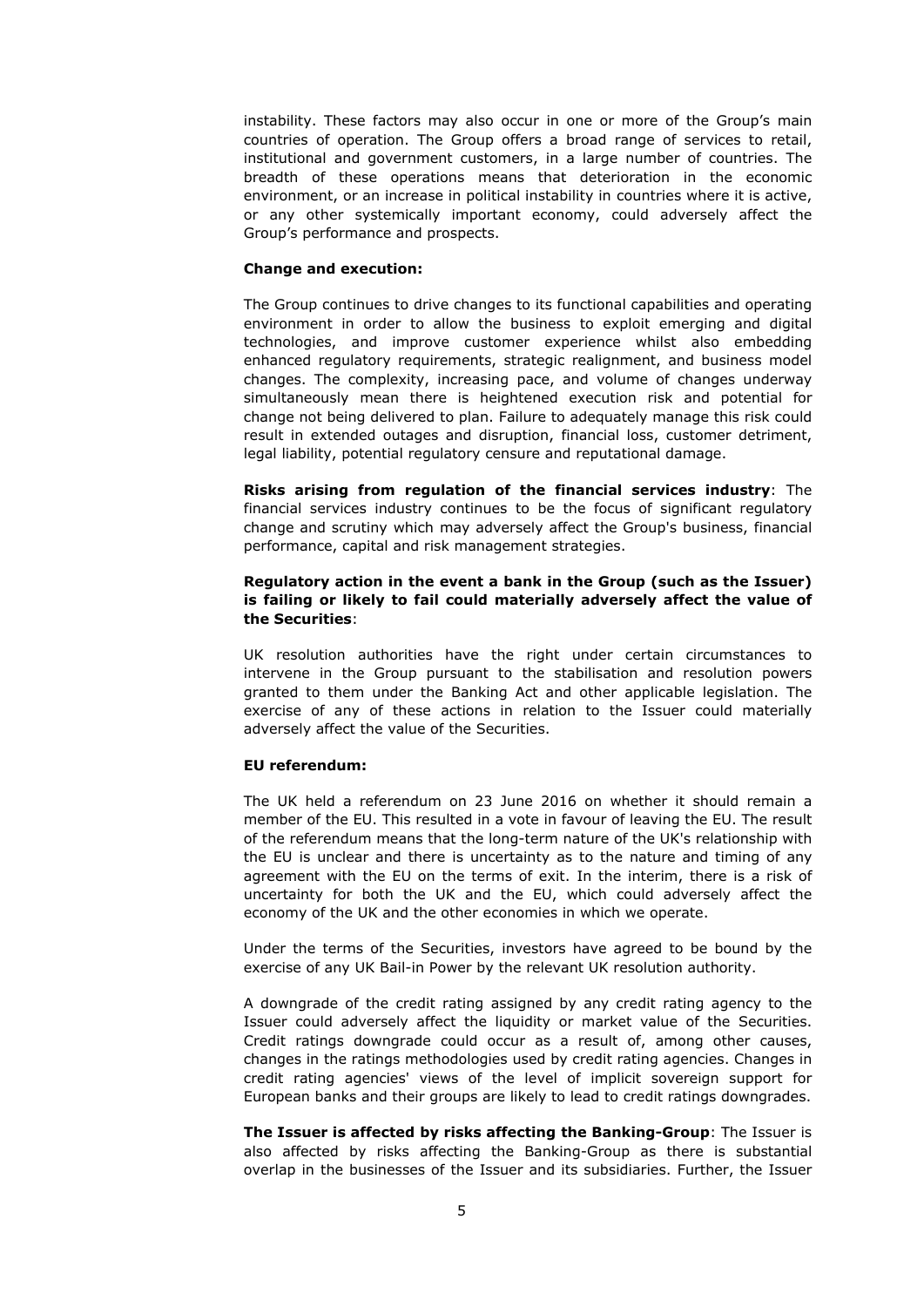can be negatively affected by risks and other events affecting its subsidiaries even where the Issuer is not directly affected."

(iii) In respect of Base Prospectus 6 only, the "Summary" is supplemented by inserting the following risk factor in the third column of Element D.6 after the second last paragraph on page 27:

> "[**US withholding on dividend equivalent amounts:** certain deemed payments on the product held by non-US investors generally may be subject to a US withholding tax of 30 per cent.. No additional amounts will be payable in respect of such withholding taxes.]".

(iv) In respect of Base Prospectus 9 only, the Summary" is supplemented by inserting the following risk factor in the third column of Element D.3 after the second paragraph on page 46 of Base Prospectus 9:

> "[**US withholding on dividend equivalent amounts:** certain deemed payments on the product held by non-US investors generally may be subject to a US withholding tax of 30 per cent. No additional amounts will be payable in respect of such withholding taxes.]".

### **B) RISK FACTORS**

Following the release of the 2016 Joint Annual Report, the section "Risk Factors" is amended by:

(i) In respect of each Base Prospectus, deleting in its entirety the third paragraph of Risk Factor 1 (*Risks associated with the Issuer's ability to fulfil its obligations under the Securities and status of the Securities*) on (i) page 35 of Base Prospectus 6 and (ii) page 53 of Base Prospectus 9, and replacing it with the following:

> "These risks are described in the section "*Material existing and emerging risks*" on pages 89 to 96 of the 2016 Joint Annual Report, incorporated by reference into this document – see 'Information Incorporated by Reference'.";

(ii) In respect of Base Prospectus 6, deleting in their entirety Risk Factor 3 (*Regulatory*  action in the event a bank in the Group (such as the Issuer) is failing or likely to fail *could materially adversely affect the value of the Securities*) and Risk Factor 4 (*A downgrade of the credit rating assigned by any credit rating agency to the Issuer could adversely affect the liquidity or market value of the Securities*) on pages 35 to 38, and replacing them, respectively, with the following:

# **"3. Regulatory action in the event a bank or investment firm in the Group is failing or likely to fail could materially adversely affect the value of the Securities**

The majority of the requirements of the European Union directive 2014/59/EU of the European Parliament and of the Council establishing a framework for the recovery and resolution of credit institutions and investment firms of 15 May 2014, as amended ("**BRRD**") (including the bail-in tool) were implemented in the UK by way of amendments to the Banking Act. For more information on the bail-in tool, see "*The relevant UK resolution authority may exercise the bail-in tool in respect of the Issuer and the Securities, which may result in holders of the Securities losing some or all of their investment*" below.

On 23 November 2016, the European Commission published, among other proposals, proposals to amend the BRRD. These proposals are in draft form and are still subject to the EU legislative process and national implementation.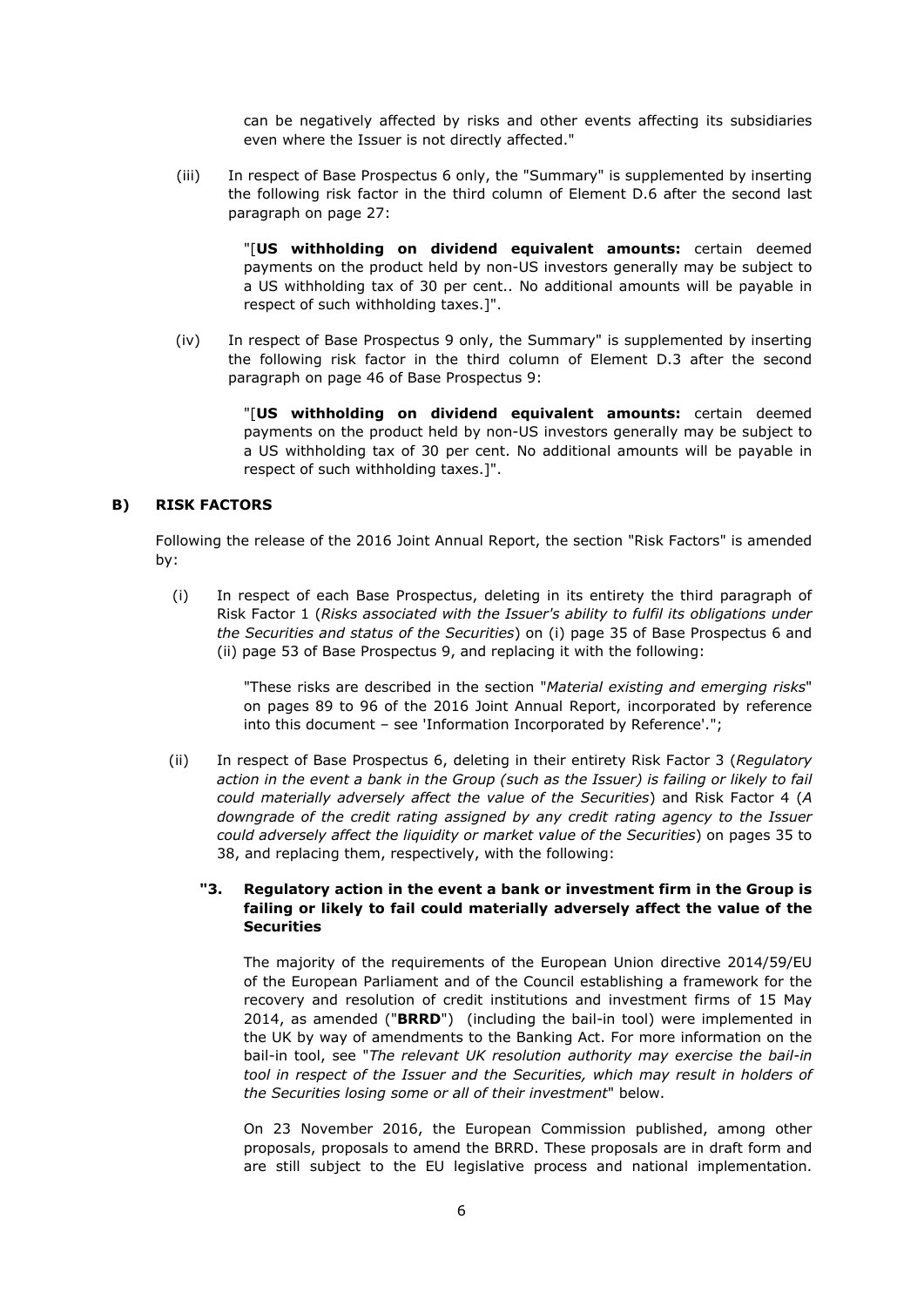Therefore, it is unclear what the effect of such proposals may be on the Group, the Issuer or the Securities.

*The Banking Act confers substantial powers on a number of UK authorities designed to enable them to take a range of actions in relation to UK banks or investment firms and certain of their affiliates in the event a bank or investment*  firm in the same group is considered to be failing or likely to fail. The exercise of *any of these actions in relation to the Issuer could materially adversely affect the value of the Securities.*

Under the Banking Act, substantial powers are granted to the Bank of England (or, in certain circumstances, HM Treasury), in consultation with the PRA, the FCA and HM Treasury, as appropriate as part of a special resolution regime ("**SRR**"). These powers enable the relevant UK resolution authority to implement resolution measures with respect to a UK bank or investment firm and certain of its affiliates (each a "relevant entity") in circumstances in which the relevant UK resolution authority is satisfied that the resolution conditions are met. Such conditions include that a UK bank or investment firm is failing or is likely to fail to satisfy the Financial Services and Markets Act 2000 ("**FSMA**") threshold conditions for authorisation to carry on certain regulated activities (within the meaning of section 55B of the FSMA) or, in the case of a UK banking group company that is an EEA or third country institution or investment firm, that the relevant EEA or third country relevant authority is satisfied that the resolution conditions are met in respect of such entity.

The SRR consists of five stabilisation options: (a) private sector transfer of all or part of the business or shares of the relevant entity, (b) transfer of all or part of the business of the relevant entity to a "bridge bank" established by the Bank of England, (c) transfer to an asset management vehicle wholly or partly owned by HM Treasury or the Bank of England, (d) the bail-in tool (as described below) and (e) temporary public ownership (nationalisation).

The Banking Act also provides for two new insolvency and administration procedures for relevant entities. Certain ancillary powers include the power to modify contractual arrangements in certain circumstances (which could include a variation of the terms of the Securities), powers to impose temporary suspension of payments, powers to suspend enforcement or termination rights that might be invoked as a result of the exercise of the resolution powers and powers for the relevant UK resolution authority to disapply or modify laws in the UK (with possible retrospective effect) to enable the powers under the Banking Act to be used effectively.

Holders of the Securities should assume that, in a resolution situation, financial public support will only be available to a relevant entity as a last resort after the relevant UK resolution authorities have assessed and used, to the maximum extent practicable, the resolution tools, including the bail-in tool (as described below).

The exercise of any resolution power or any suggestion of any such exercise could materially adversely affect the value of any Securities and could lead to holders of the Securities losing some or all of the value of their investment in the Securities.

*The SRR is designed to be triggered prior to insolvency of the Issuer, and holders of the Securities may not be able to anticipate the exercise of any resolution power (including the bail-in tool) by the relevant UK resolution authority.*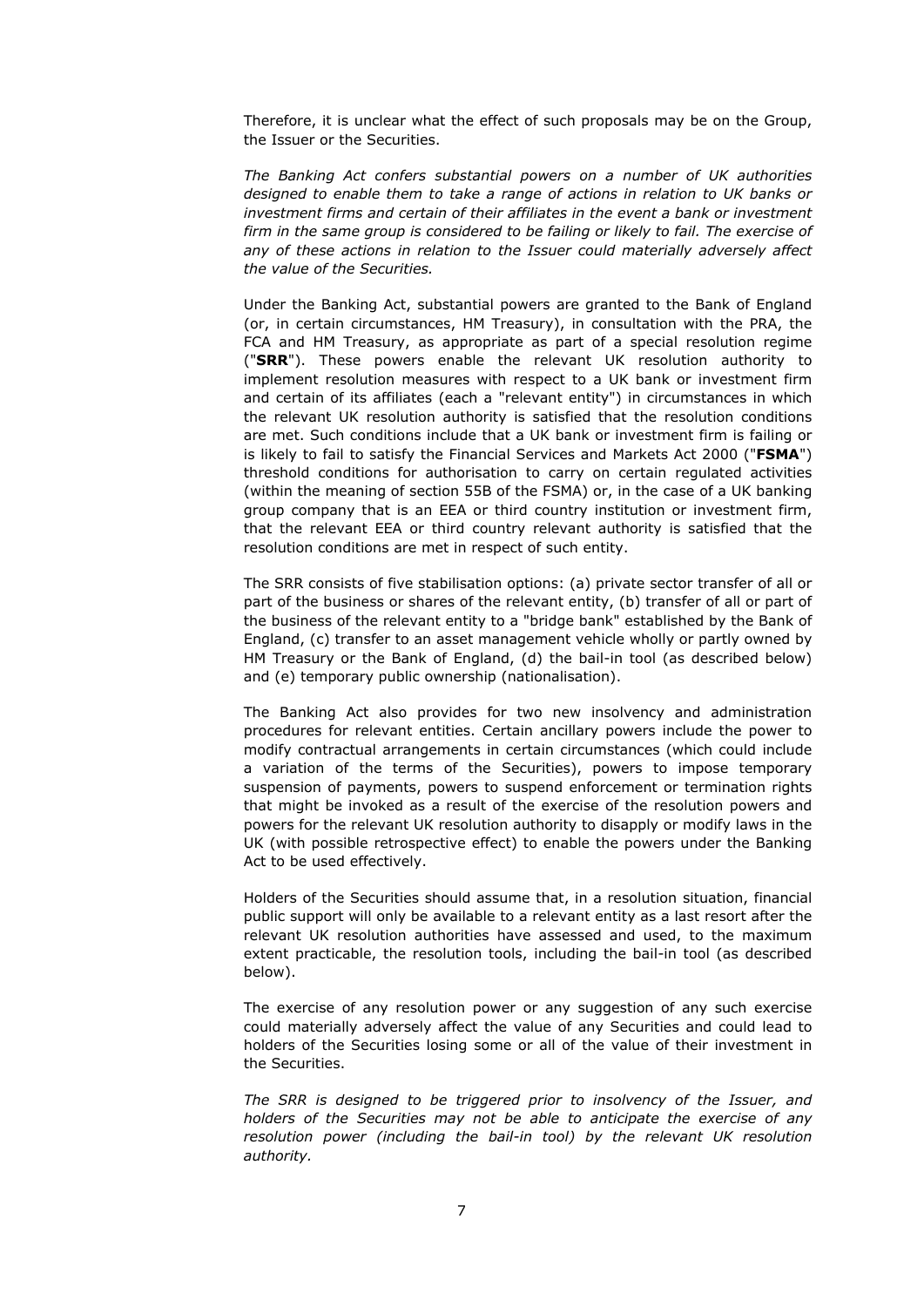The stabilisation options are intended to be used prior to the point at which any insolvency proceedings with respect to the relevant entity could have been initiated. The purpose of the stabilisation options is to address the situation where all or part of a business of a relevant entity has encountered, or is likely to encounter, financial difficulties, giving rise to wider public interest concerns.

Although the Banking Act provides specific conditions to the exercise of any resolution powers and, furthermore, the European Banking Authority's guidelines published in May 2015 set out the objective elements for the resolution authorities to apply in determining whether an institution is failing or likely to fail, it is uncertain how the relevant UK resolution authority would assess such conditions in any particular pre-insolvency scenario affecting the Issuer and/or other members of the Group and in deciding whether to exercise a resolution power.

The relevant UK resolution authority is also not required to provide any advance notice to holders of the Securities of its decision to exercise any resolution power. Therefore, holders of the Securities may not be able to anticipate a potential exercise of any such powers nor the potential effect of any exercise of such powers on the Issuer, the Group and the Securities.

*Holders of the Securities may have only very limited rights to challenge the exercise of any resolution powers (including the UK bail-in tool) by the relevant UK resolution authority.*

Holders of the Securities may have only very limited rights to challenge and/or seek a suspension of any decision of the relevant UK resolution authority to exercise its resolution powers (*including the UK bail-in tool*) or to have that decision reviewed by a judicial or administrative process or otherwise.

*The relevant UK resolution authority may exercise the bail-in tool in respect of the Issuer and the Securities, which may result in holders of the Securities losing some or all of their investment.*

Where the relevant statutory conditions for use of the bail-in tool have been met, the relevant UK resolution authority would be expected to exercise these powers without the consent of the holders of the Securities. Any such exercise of the bail-in tool in respect of the Issuer and the Securities may result in the cancellation of all, or a portion, of the principal amount of, interest on, or any other amounts payable on, the Securities and/or the conversion of the Securities into shares or other securities or other obligations of the Issuer or another person, or any other modification or variation to the terms of the Securities.

The Banking Act specifies the order in which the bail-in tool should be applied, reflecting the hierarchy of capital instruments under CRD IV and otherwise respecting the hierarchy of claims in an ordinary insolvency. In addition, the bail-in tool contains an express safeguard (known as "no creditor worse off") with the aim that shareholders and creditors do not receive a less favourable treatment than they would have received in ordinary insolvency proceedings of the relevant entity.

The exercise of the bail-in tool in respect of the Issuer and the Securities or any suggestion of any such exercise could materially adversely affect the rights of the holders of the Securities, the price or value of their investment in the Securities and/or the ability of the Issuer to satisfy its obligations under the Securities and could lead to holders of the Securities losing some or all of the value of their investment in such Securities. In addition, even in circumstances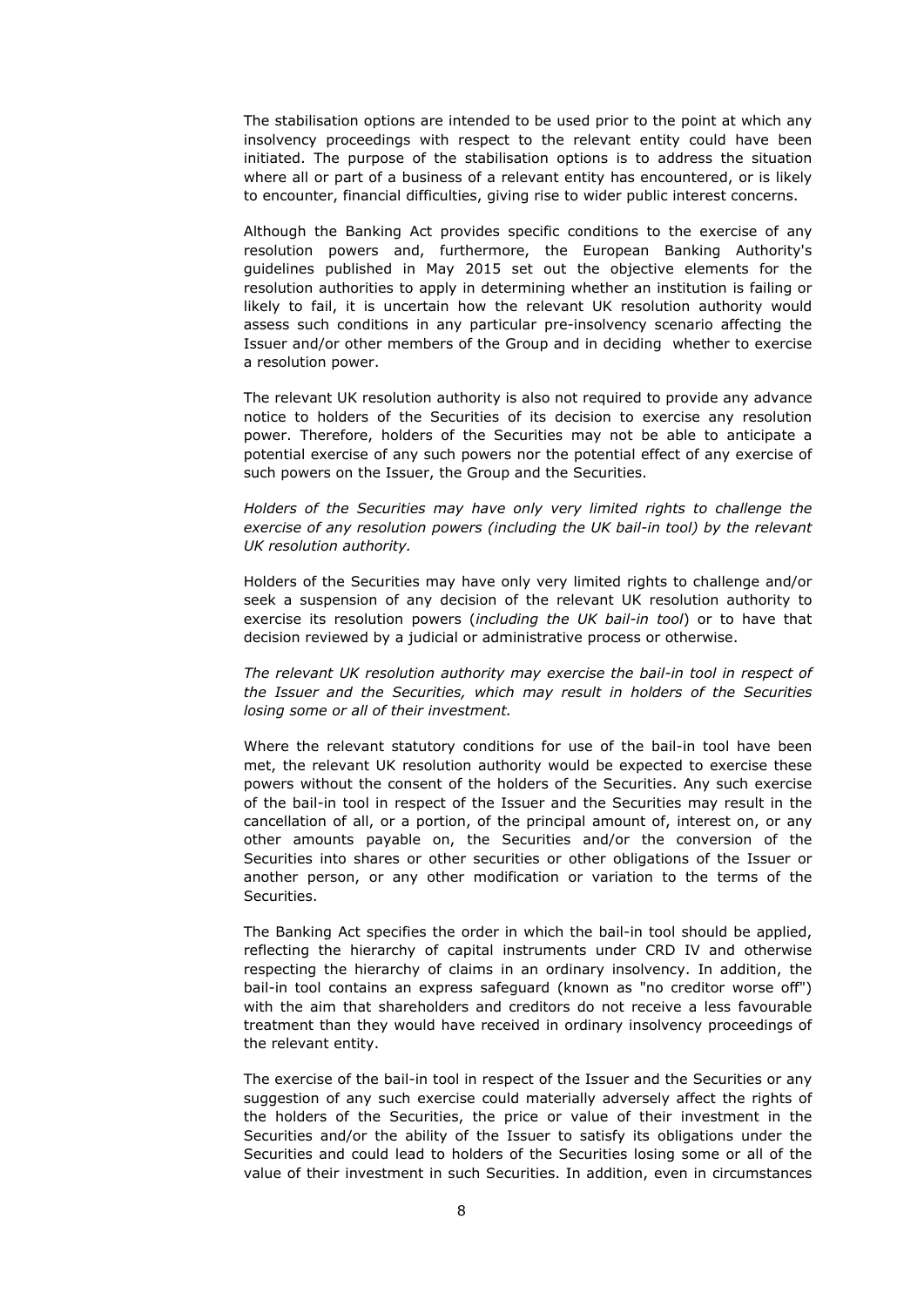where a claim for compensation is established under the 'no creditor worse off' safeguard in accordance with a valuation performed after the resolution action has been taken, it is unlikely that such compensation would be equivalent to the full losses incurred by the holders of the Securities in the resolution and there can be no assurance that holders of the Securities would recover such compensation promptly.

*As insured deposits are excluded from the scope of the bail-in tool and other preferred deposits (and insured deposits) rank ahead of any Securities issued by the Bank, such Securities would be more likely to be bailed-in than certain other unsubordinated liabilities of the Bank (such as other preferred deposits).*

As part of the reforms required by the BRRD, amendments have been made to relevant legislation in the UK (including the UK Insolvency Act 1986) to establish in the insolvency hierarchy a statutory preference (i) firstly, for deposits that are insured under the UK Financial Services Compensation Scheme ("insured deposits") to rank with existing preferred claims as 'ordinary' preferred claims and (ii) secondly, for all other deposits of individuals and micro, small and medium sized enterprises held in EEA or non-EEA branches of an EEA bank ("other preferred deposits"), to rank as 'secondary' preferred claims only after the 'ordinary' preferred claims. In addition, the UK implementation of the EU Deposit Guarantee Scheme Directive increased, from July 2015, the nature and quantum of insured deposits to cover a wide range of deposits, including corporate deposits (unless the depositor is a public sector body or financial institution) and some temporary high value deposits. The effect of these changes is to increase the size of the class of preferred creditors. All such preferred deposits will rank in the insolvency hierarchy ahead of all other unsecured senior creditors of the Bank, including the holders of the Securities. Furthermore, insured deposits are excluded from the scope of the bail-in tool. As a result, if the bail-in tool were exercised by the relevant UK resolution authority, the Securities would be more likely to be bailed-in than certain other unsubordinated liabilities of the Bank such as other preferred deposits.

## **4. A downgrade of the credit rating assigned by any credit rating agency to the Issuer or, if applicable, to the Securities could adversely affect the liquidity or market value of the Securities. Credit ratings downgrades could occur as a result of, among other causes, changes in the ratings methodologies used by credit rating agencies**

Tranches of Securities issued under the Programme may be rated by credit rating agencies and may in the future be rated by additional credit rating agencies, although the Issuer is under no obligation to ensure that any Securities issued by it under the Programme are rated by any credit rating agency. Credit ratings may not reflect the potential impact of all risks related to structure, market, additional factors discussed in these Risk Factors and other factors that may affect the liquidity or market value of the Securities. A credit rating is not a recommendation to buy, sell or hold securities and may be revised, suspended or withdrawn by the credit rating agency at any time.

Any rating assigned to the Issuer and/or, if applicable, the Securities may be withdrawn entirely by a credit rating agency, may be suspended or may be lowered, if, in that credit rating agency's judgment, circumstances relating to the basis of the rating so warrant. Ratings may be impacted by a number of factors which can change over time, including the credit rating agency's assessment of: the Issuer's strategy and management's capability; the Issuer's financial condition including in respect of capital, funding and liquidity; competitive and economic conditions in the Issuer's key markets; the level of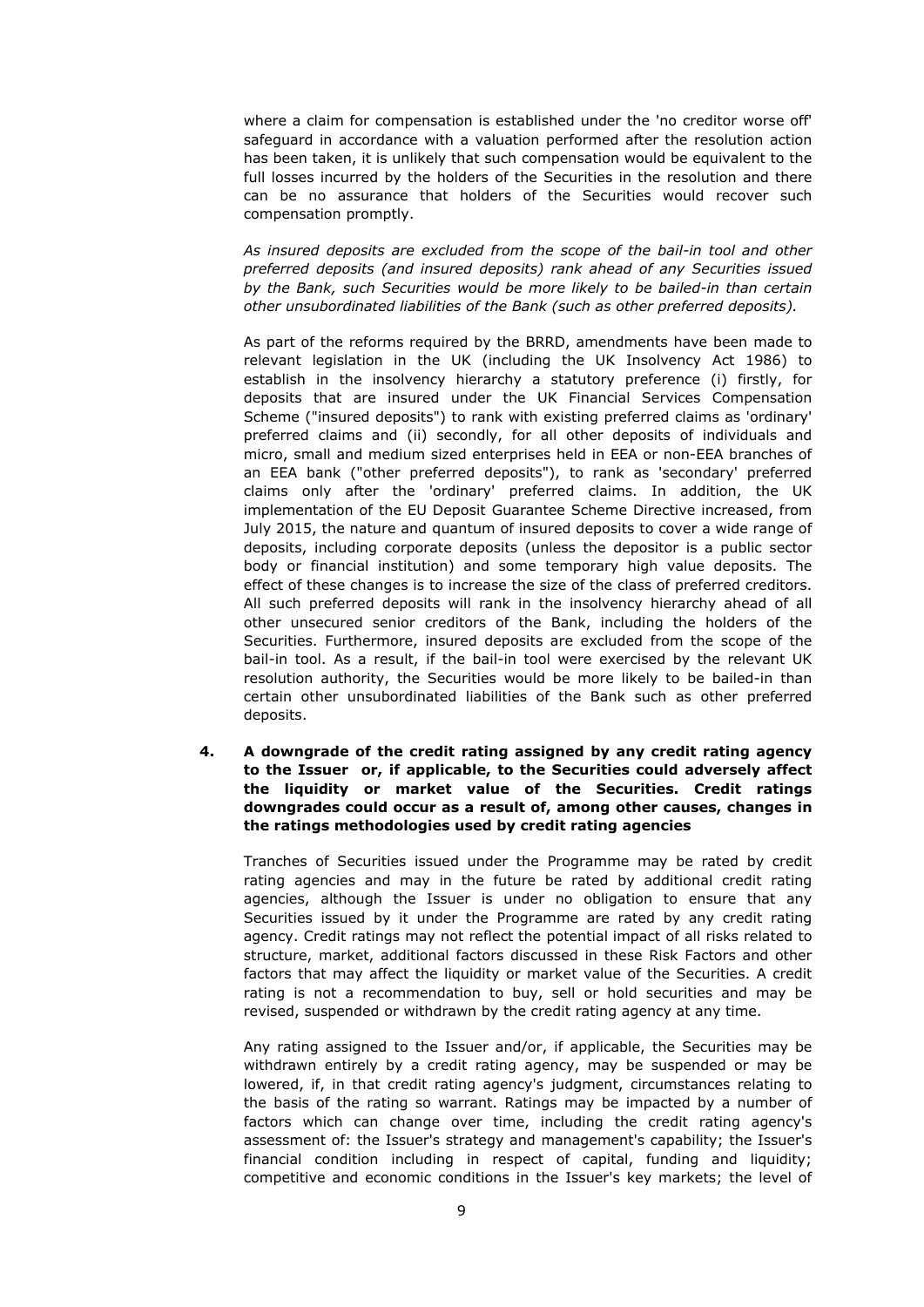political support for the industries in which the Issuer operates; and legal and regulatory frameworks affecting the Issuer's legal structure, business activities and the rights of its creditors. The credit rating agencies may also revise the ratings methodologies applicable to issuers within a particular industry or political or economic region. If credit rating agencies perceive there to be adverse changes in the factors affecting an issuer's credit rating, including by virtue of change to applicable ratings methodologies, the credit rating agencies may downgrade, suspend or withdraw the ratings assigned to an issuer and/or its securities. Revisions to ratings methodologies and actions on the Issuer's ratings by the credit rating agencies may occur in the future.

If the Issuer determines to no longer maintain one or more ratings, or if any credit rating agency withdraws, suspends or downgrades the credit ratings of the Issuer or the Securities, or if such a withdrawal, suspension or downgrade is anticipated (or any credit rating agency places the credit ratings of the Issuer or, if applicable, the Securities on "credit watch" status in contemplation of a downgrade, suspension or withdrawal), whether as a result of the factors described above or otherwise, such event could adversely affect the liquidity or market value of the Securities (whether or not the Securities had an assigned rating prior to such event)."

(iii) In respect of Base Prospectus 9, deleting in their entirety Risk Factor 3 (*Regulatory*  action in the event a bank in the Group (such as the Issuer) is failing or likely to fail *could materially adversely affect the value of the Securities*) and Risk Factor 4 (*A downgrade of the credit rating assigned by any credit rating agency to the Issuer could adversely affect the liquidity or market value of the Securities*) on pages 54 to 57, and replacing them, respectively, with the following:

# **"3. Regulatory action in the event a bank or investment firm in the Group is failing or likely to fail could materially adversely affect the value of the Securities**

The majority of the requirements of the European Union directive 2014/59/EU of the European Parliament and of the Council establishing a framework for the recovery and resolution of credit institutions and investment firms of 15 May 2014, as amended ("**BRRD**") (including the bail-in tool) were implemented in the UK by way of amendments to the Banking Act. For more information on the bail-in tool, see "*The relevant UK resolution authority may exercise the bail-in tool in respect of the Issuer and the Securities, which may result in holders of the Securities losing some or all of their investment*" and "*Under the terms of the Swiss Securities, you have agreed to be bound by the exercise of any UK Bail-in power by the relevant UK resolution authority*" below.

On 23 November 2016, the European Commission published, among other proposals, proposals to amend the BRRD. These proposals are in draft form and are still subject to the EU legislative process and national implementation. Therefore, it is unclear what the effect of such proposals may be on the Group, the Issuer or the Securities.

*The Banking Act confers substantial powers on a number of UK authorities designed to enable them to take a range of actions in relation to UK banks or investment firms and certain of their affiliates in the event a bank or investment firm in the same group is considered to be failing or likely to fail. The exercise of*  any of these actions in relation to the Issuer could materially adversely affect *the value of the Securities.*

Under the Banking Act, substantial powers are granted to the Bank of England (or, in certain circumstances, HM Treasury), in consultation with the PRA, the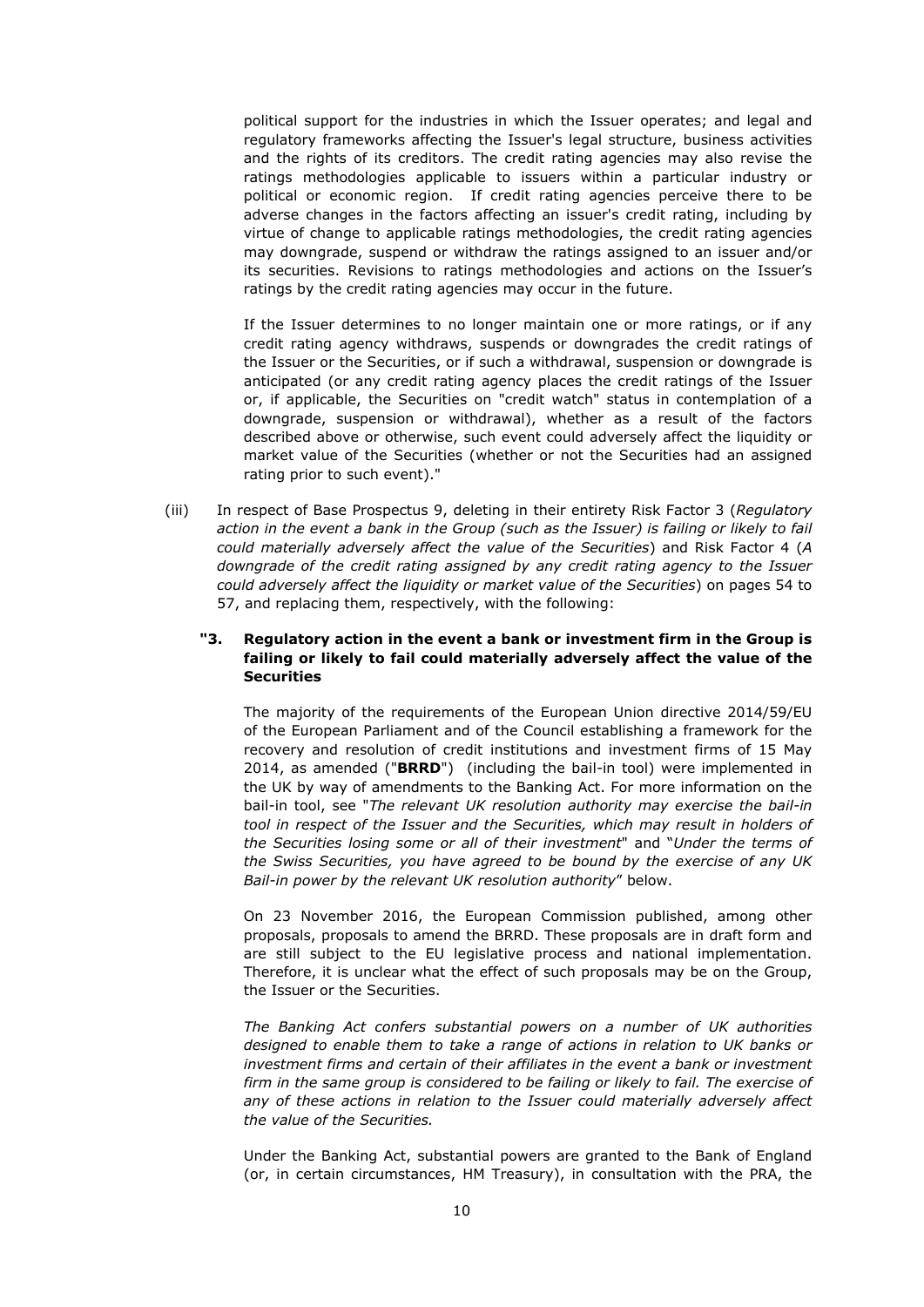FCA and HM Treasury, as appropriate as part of a special resolution regime ("**SRR**"). These powers enable the relevant UK resolution authority to implement resolution measures with respect to a UK bank or investment firm and certain of its affiliates (each a "relevant entity") in circumstances in which the relevant UK resolution authority is satisfied that the resolution conditions are met. Such conditions include that a UK bank or investment firm is failing or is likely to fail to satisfy the Financial Services and Markets Act 2000 ("**FSMA**") threshold conditions for authorisation to carry on certain regulated activities (within the meaning of section 55B of the FSMA) or, in the case of a UK banking group company that is an EEA or third country institution or investment firm, that the relevant EEA or third country relevant authority is satisfied that the resolution conditions are met in respect of such entity.

The SRR consists of five stabilisation options: (a) private sector transfer of all or part of the business or shares of the relevant entity, (b) transfer of all or part of the business of the relevant entity to a "bridge bank" established by the Bank of England, (c) transfer to an asset management vehicle wholly or partly owned by HM Treasury or the Bank of England, (d) the bail-in tool (as described below) and (e) temporary public ownership (nationalisation).

The Banking Act also provides for two new insolvency and administration procedures for relevant entities. Certain ancillary powers include the power to modify contractual arrangements in certain circumstances (which could include a variation of the terms of the Securities), powers to impose temporary suspension of payments, powers to suspend enforcement or termination rights that might be invoked as a result of the exercise of the resolution powers and powers for the relevant UK resolution authority to disapply or modify laws in the UK (with possible retrospective effect) to enable the powers under the Banking Act to be used effectively.

Holders of the Securities should assume that, in a resolution situation, financial public support will only be available to a relevant entity as a last resort after the relevant UK resolution authorities have assessed and used, to the maximum extent practicable, the resolution tools, including the bail-in tool (as described below).

The exercise of any resolution power or any suggestion of any such exercise could materially adversely affect the value of any Securities and could lead to holders of the Securities losing some or all of the value of their investment in the Securities.

*The SRR is designed to be triggered prior to insolvency of the Issuer, and holders of the Securities may not be able to anticipate the exercise of any resolution power (including the bail-in tool) by the relevant UK resolution authority.*

The stabilisation options are intended to be used prior to the point at which any insolvency proceedings with respect to the relevant entity could have been initiated. The purpose of the stabilisation options is to address the situation where all or part of a business of a relevant entity has encountered, or is likely to encounter, financial difficulties, giving rise to wider public interest concerns.

Although the Banking Act provides specific conditions to the exercise of any resolution powers and, furthermore, the European Banking Authority's guidelines published in May 2015 set out the objective elements for the resolution authorities to apply in determining whether an institution is failing or likely to fail, it is uncertain how the relevant UK resolution authority would assess such conditions in any particular pre-insolvency scenario affecting the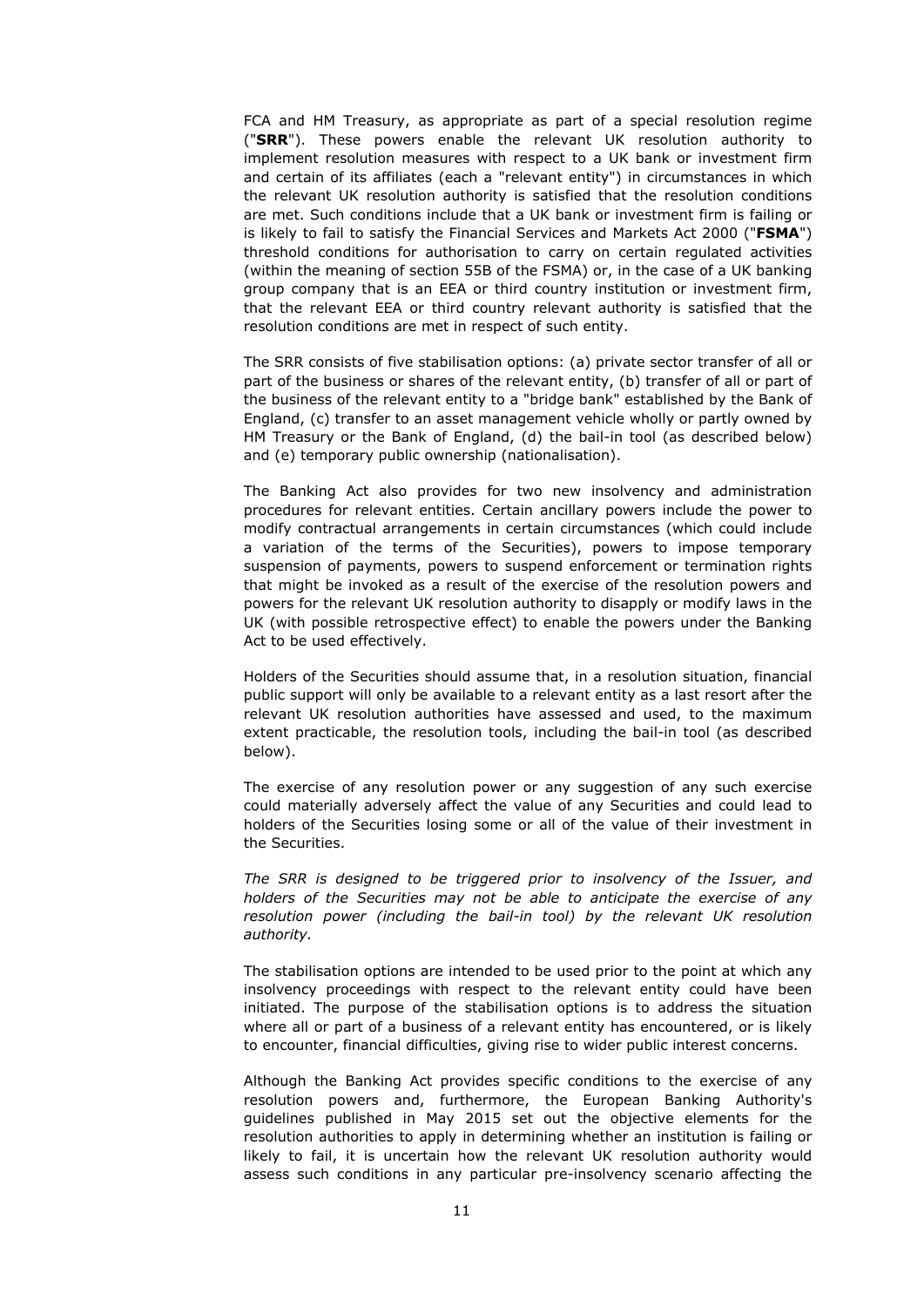Issuer and/or other members of the Group and in deciding whether to exercise a resolution power.

The relevant UK resolution authority is also not required to provide any advance notice to holders of the Securities of its decision to exercise any resolution power. Therefore, holders of the Securities may not be able to anticipate a potential exercise of any such powers nor the potential effect of any exercise of such powers on the Issuer, the Group and the Securities.

*Holders of the Securities may have only very limited rights to challenge the exercise of any resolution powers (including the UK bail-in tool) by the relevant UK resolution authority.*

Holders of the Securities may have only very limited rights to challenge and/or seek a suspension of any decision of the relevant UK resolution authority to exercise its resolution powers (*including the UK bail-in tool*) or to have that decision reviewed by a judicial or administrative process or otherwise.

*The relevant UK resolution authority may exercise the bail-in tool in respect of the Issuer and the Securities, which may result in holders of the Securities losing some or all of their investment.*

Where the relevant statutory conditions for use of the bail-in tool have been met, the relevant UK resolution authority would be expected to exercise these powers without the consent of the holders of the Securities. Any such exercise of the bail-in tool in respect of the Issuer and the Securities may result in the cancellation of all, or a portion, of the principal amount of, interest on, or any other amounts payable on, the Securities and/or the conversion of the Securities into shares or other securities or other obligations of the Issuer or another person, or any other modification or variation to the terms of the Securities.

The Banking Act specifies the order in which the bail-in tool should be applied, reflecting the hierarchy of capital instruments under CRD IV and otherwise respecting the hierarchy of claims in an ordinary insolvency. In addition, the bail-in tool contains an express safeguard (known as "no creditor worse off") with the aim that shareholders and creditors do not receive a less favourable treatment than they would have received in ordinary insolvency proceedings of the relevant entity.

The exercise of the bail-in tool in respect of the Issuer and the Securities or any suggestion of any such exercise could materially adversely affect the rights of the holders of the Securities, the price or value of their investment in the Securities and/or the ability of the Issuer to satisfy its obligations under the Securities and could lead to holders of the Securities losing some or all of the value of their investment in such Securities. In addition, even in circumstances where a claim for compensation is established under the 'no creditor worse off' safeguard in accordance with a valuation performed after the resolution action has been taken, it is unlikely that such compensation would be equivalent to the full losses incurred by the holders of the Securities in the resolution and there can be no assurance that holders of the Securities would recover such compensation promptly.

*As insured deposits are excluded from the scope of the bail-in tool and other preferred deposits (and insured deposits) rank ahead of any Securities issued by the Bank, such Securities would be more likely to be bailed-in than certain other unsubordinated liabilities of the Bank (such as other preferred deposits).*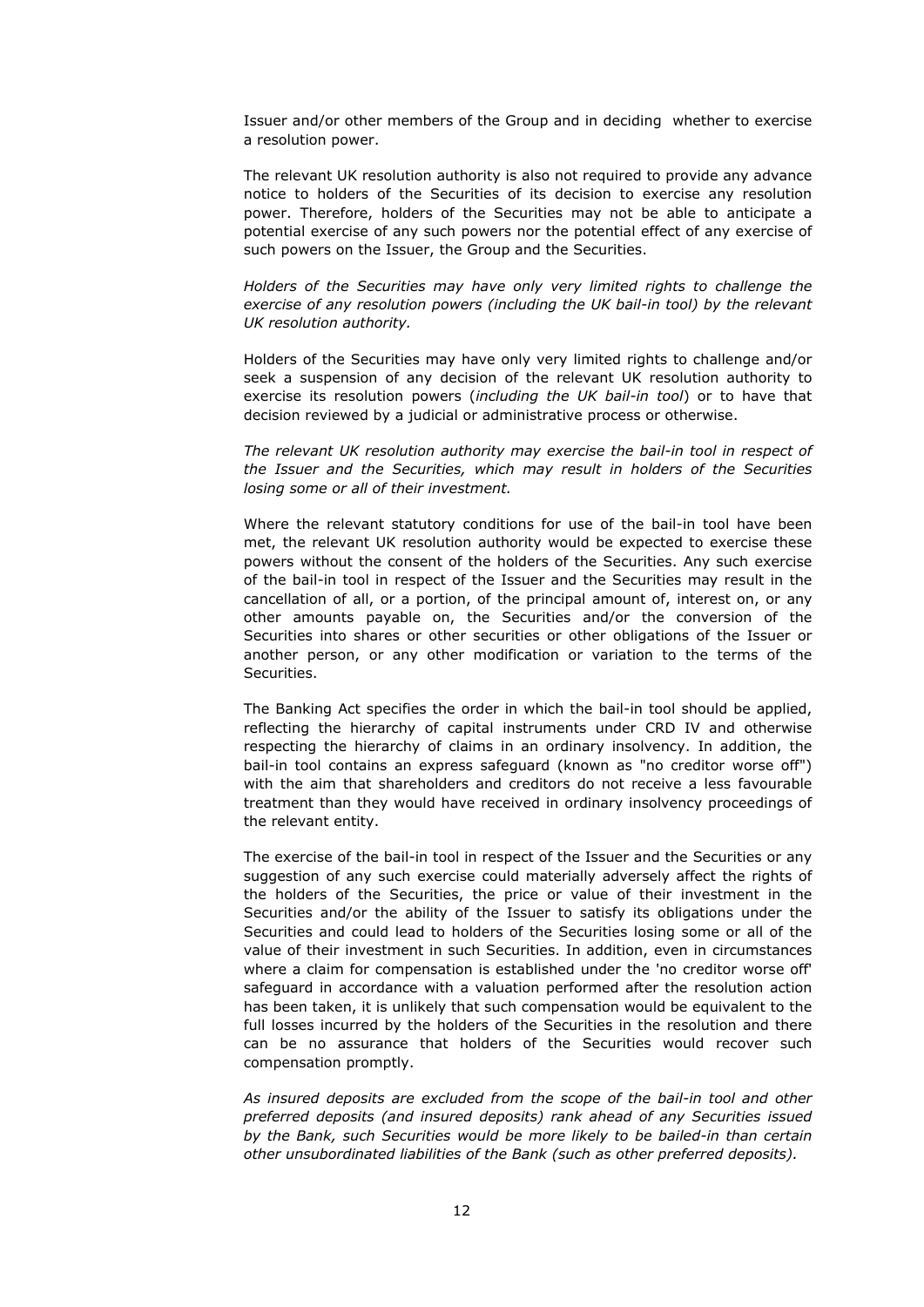As part of the reforms required by the BRRD, amendments have been made to relevant legislation in the UK (including the UK Insolvency Act 1986) to establish in the insolvency hierarchy a statutory preference (i) firstly, for deposits that are insured under the UK Financial Services Compensation Scheme ("insured deposits") to rank with existing preferred claims as 'ordinary' preferred claims and (ii) secondly, for all other deposits of individuals and micro, small and medium sized enterprises held in EEA or non-EEA branches of an EEA bank ("other preferred deposits"), to rank as 'secondary' preferred claims only after the 'ordinary' preferred claims. In addition, the UK implementation of the EU Deposit Guarantee Scheme Directive increased, from July 2015, the nature and quantum of insured deposits to cover a wide range of deposits, including corporate deposits (unless the depositor is a public sector body or financial institution) and some temporary high value deposits. The effect of these changes is to increase the size of the class of preferred creditors. All such preferred deposits will rank in the insolvency hierarchy ahead of all other unsecured senior creditors of the Bank, including the holders of the Securities. Furthermore, insured deposits are excluded from the scope of the bail-in tool. As a result, if the bail-in tool were exercised by the relevant UK resolution authority, the Securities would be more likely to be bailed-in than certain other unsubordinated liabilities of the Bank such as other preferred deposits.

### *Under the terms of the Swiss Securities, you have agreed to be bound by the exercise of any UK Bail-in power by the relevant UK resolution authority*

Notwithstanding any other agreements, arrangements, or understandings between us and any holder of the Swiss Securities, by acquiring the Swiss Securities, each holder of the Swiss Securities acknowledges, accepts, agrees to be bound by, and consents to the exercise of, any UK Bail-in power by the relevant UK resolution authority that may result in (i) the reduction or cancellation of all, or a portion, of the principal amount of, or interest on, the Swiss Securities; (ii) the conversion of all, or a portion, of the principal amount of, or interest on, the Swiss Securities into shares or other securities or other obligations of the Issuer or another person (and the issue to, or conferral on, the holder of the Securities such shares, securities or obligations); and/or (iii) the amendment or alteration of the maturity of the Securities, or amendment of the amount of interest due on the Swiss Securities, or the dates on which interest becomes payable, including by suspending payment for a temporary period; which UK Bail-in power may be exercised by means of a variation of the terms of the Swiss Securities solely to give effect to the exercise by the relevant UK resolution authority of such UK Bail-in power. Each holder of the Swiss Securities further acknowledges and agrees that the rights of the holders of the Swiss Securities are subject to, and will be varied, if necessary, solely to give effect to, the exercise of any UK Bail-in Power by the relevant UK resolution authority.

Accordingly, any UK Bail-in power may be exercised in such a manner as to result in you and other holders of the Swiss Securities losing all or a part of the value of your investment in the Swiss Securities or receiving a different security from the Swiss Securities, which may be worth significantly less than the Swiss Securities and which may have significantly fewer protections than those typically afforded to debt securities. Moreover, the relevant UK resolution authority may exercise the UK Bail-in power without providing any advance notice to, or requiring the consent of, the holders of the Swiss Securities.

In addition, under the terms of the Securities, the exercise of the UK Bail-in power by the relevant UK resolution authority with respect to the Securities is not an Event of Default (as defined in the terms and conditions of the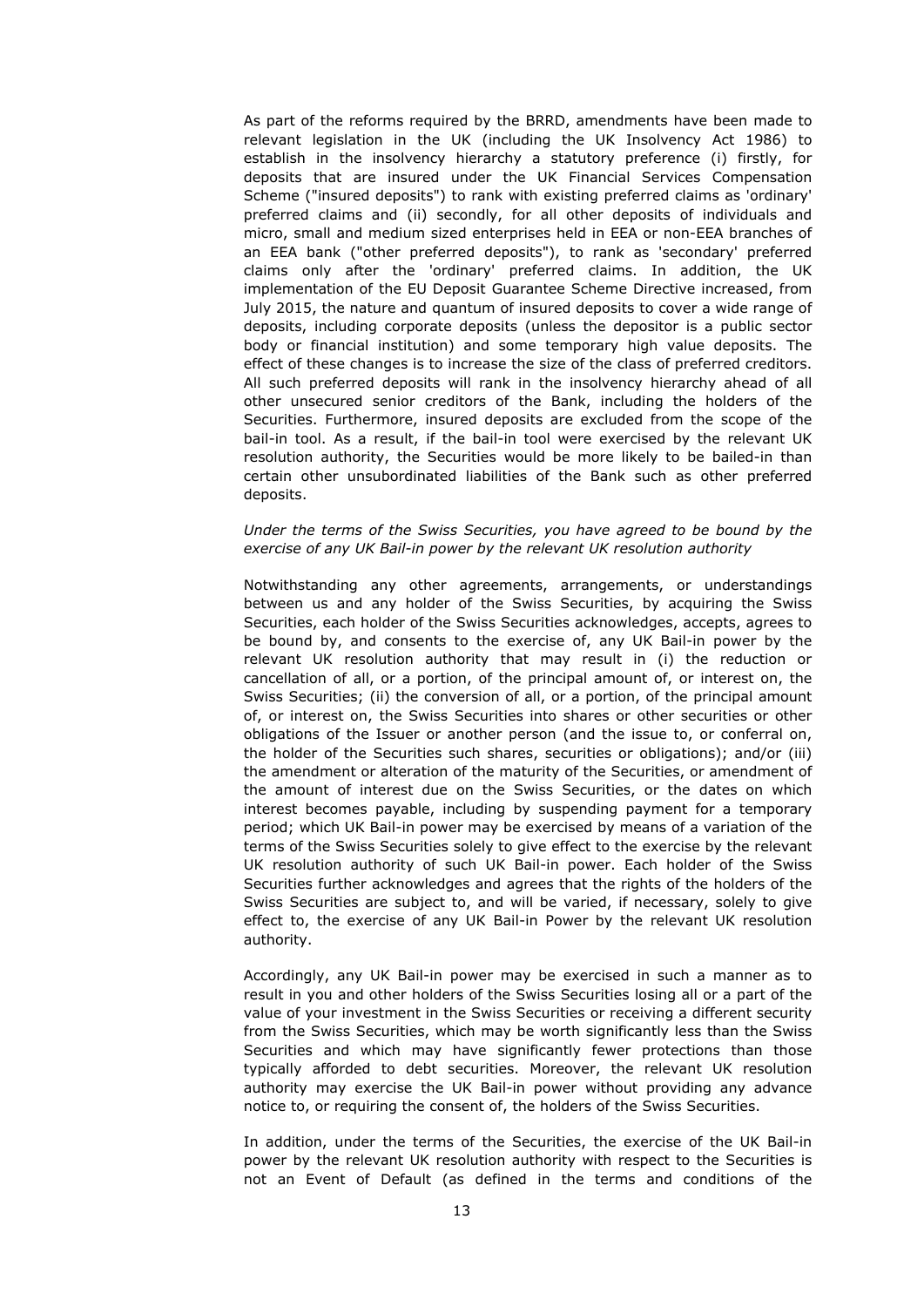Securities). For more information, see Base Condition 25 (*Contractual acknowledgement of bail-in in respect of Swiss Securities*).

**4. A downgrade of the credit rating assigned by any credit rating agency to the Issuer or, if applicable, to the Securities could adversely affect the liquidity or market value of the Securities. Credit ratings downgrades could occur as a result of, among other causes, changes in the ratings methodologies used by credit rating agencies**

Tranches of Securities issued under the Programme may be rated by credit rating agencies and may in the future be rated by additional credit rating agencies, although the Issuer is under no obligation to ensure that any Securities issued by it under the Programme are rated by any credit rating agency. Credit ratings may not reflect the potential impact of all risks related to structure, market, additional factors discussed in these Risk Factors and other factors that may affect the liquidity or market value of the Securities. A credit rating is not a recommendation to buy, sell or hold securities and may be revised, suspended or withdrawn by the credit rating agency at any time.

Any rating assigned to the Issuer and/or, if applicable, the Securities may be withdrawn entirely by a credit rating agency, may be suspended or may be lowered, if, in that credit rating agency's judgment, circumstances relating to the basis of the rating so warrant. Ratings may be impacted by a number of factors which can change over time, including the credit rating agency's assessment of: the Issuer's strategy and management's capability; the Issuer's financial condition including in respect of capital, funding and liquidity; competitive and economic conditions in the Issuer's key markets; the level of political support for the industries in which the Issuer operates; and legal and regulatory frameworks affecting the Issuer's legal structure, business activities and the rights of its creditors. The credit rating agencies may also revise the ratings methodologies applicable to issuers within a particular industry or political or economic region. If credit rating agencies perceive there to be adverse changes in the factors affecting an issuer's credit rating, including by virtue of change to applicable ratings methodologies, the credit rating agencies may downgrade, suspend or withdraw the ratings assigned to an issuer and/or its securities. Revisions to ratings methodologies and actions on the Issuer's ratings by the credit rating agencies may occur in the future.

If the Issuer determines to no longer maintain one or more ratings, or if any credit rating agency withdraws, suspends or downgrades the credit ratings of the Issuer or the Securities, or if such a withdrawal, suspension or downgrade is anticipated (or any credit rating agency places the credit ratings of the Issuer or, if applicable, the Securities on "credit watch" status in contemplation of a downgrade, suspension or withdrawal), whether as a result of the factors described above or otherwise, such event could adversely affect the liquidity or market value of the Securities (whether or not the Securities had an assigned rating prior to such event)."

(iv) deleting entirely Risk Factor 20.4 (*You may be subject to withholding on dividend equivalent payments and US real property interests*) on (i) pages 70 and 71 of Base Prospectus 6 and (ii) pages 93 and 94 of Base Prospectus 9, and replacing it with the following:

### "**20.4 You may be subject to withholding on dividend equivalent payments and US real property interests**

In the case of Securities that are linked to one or more assets characterised as 'US real property interests' (as such term is defined in Section 897(c) of the US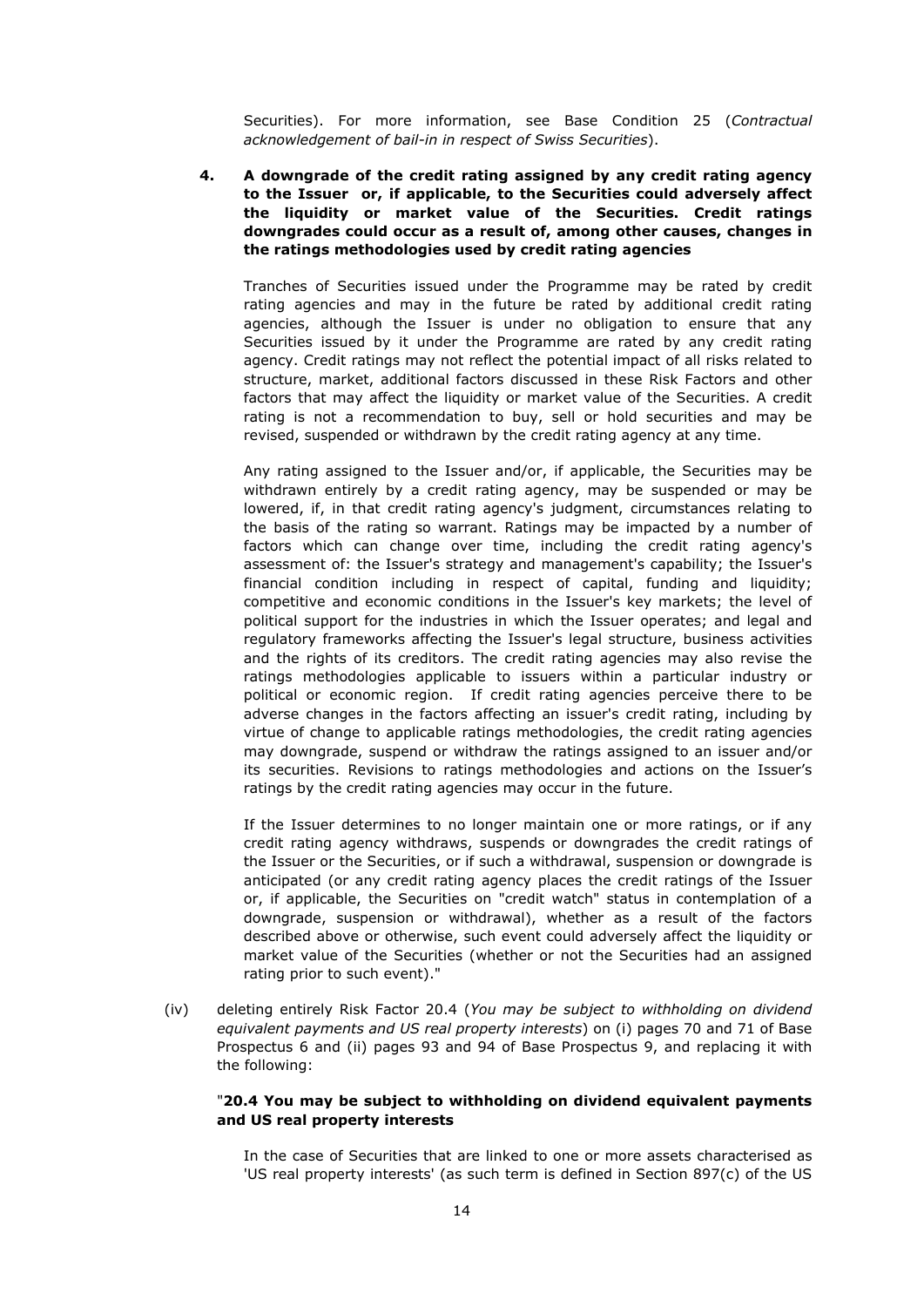Internal Revenue Code of 1986 (the **"Code"**)), non-US holders of Securities may be subject to special rules governing the ownership and disposition of US real property interests. Prospective non-US holders of Securities should consult their own tax advisers regarding the potential treatment of the Securities as US real property interests.

Under Section 871(m) of the Code and regulations thereunder ("**Section 871(m)**"), payments on financial instruments that reference one or more US corporations may be treated as "dividend equivalent" payments that are subject to US withholding tax at a rate of 30 per cent. Generally, a "dividend equivalent" is a payment that is directly or indirectly contingent upon a US source dividend or is determined by reference to a US source dividend. For financial instruments issued on or after 1 January 2017 but prior to 1 January 2018, regulations under Section 871(m) provide that dividend equivalent payments will be subject to withholding if the instrument has a "delta" of one with respect to either an underlying US stock or a US stock component of an underlying index or basket. For financial instruments issued on or after 1 January 2018, dividend equivalent payments on (1) a "simple" financial instrument that has a delta of 0.8 or greater with respect to an underlying US stock or a US stock component of an underlying index or basket and (2) a "complex" financial instrument that meets the "substantial equivalence" test with respect to an underlying US stock or a US stock component of an underlying index or basket, will be subject to withholding tax under Section 871(m). An issue of Securities that references an index or basket that is treated as a "qualified index" will not be subject to withholding under Section 871(m), even if such Securities meet, as applicable, the delta or substantial equivalence test. In general, a qualified index is a diverse, passive, and widely used index that satisfies the technical requirements prescribed by regulations.

The delta of a financial instrument generally is defined as the ratio of the change in the fair market value of the instrument to a small change in the fair market value of the number of shares of the underlying US corporation, determined either as of the pricing or issue date of the instrument, in accordance with applicable regulations. A financial instrument generally will be treated as having a delta of one if it provides for 100 per cent. participation in all of the appreciation and depreciation of one or more underlying US stocks. Very broadly, the substantial equivalence test analyses whether a financial instrument has a correlation to the applicable underlying US stock that is at least as great as that of a simple financial instrument with a delta of at least 0.8.

The Final Terms will indicate if the Issuer has determined that the particular issue of Securities is expected to be subject to withholding under Section  $871(m)$ . Any determination by the Issuer on the application of Section  $871(m)$ to a particular Security generally is binding on Holders, but is not binding on the US Internal Revenue Service ("**IRS**"). The Section 871(m) regulations require complex calculations to be made with respect to Securities referencing shares of US corporations and their application to a specific issue of Securities may be uncertain. Accordingly, even if the Issuer determines that a Security is not subject to Section 871(m), the IRS could assert that withholding is required in respect of such Security, including where the IRS concludes that the delta or substantial equivalence with respect to the Security was determined more than 14 days prior to the Security's issue date.

In addition, a Security may be treated as reissued for purposes of Section 871(m) upon a significant modification of the terms of the Security. In this context, a rebalancing or adjustment to the components of an underlying index or basket may result in the deemed reissuance of the Security. In that case, a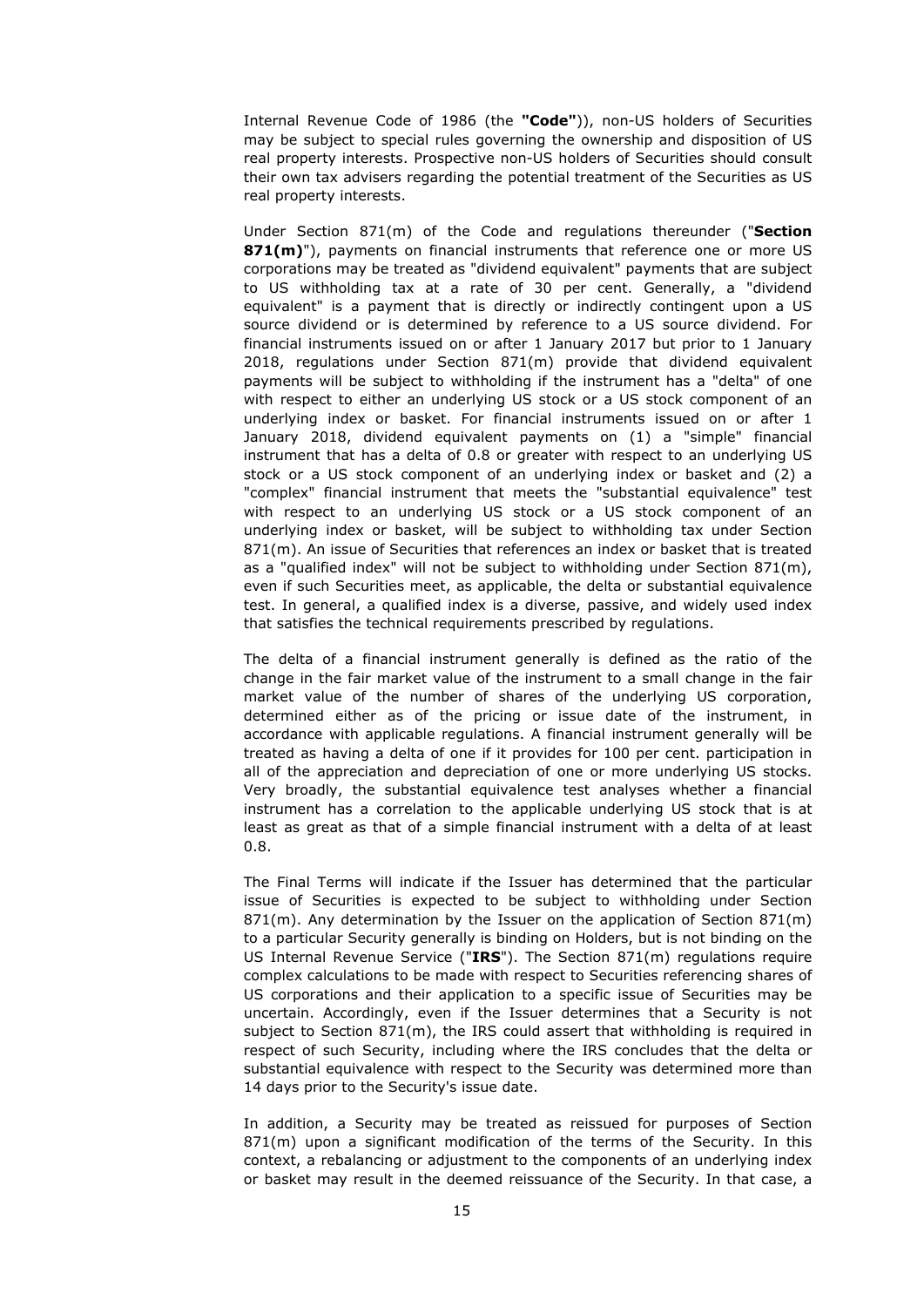Security that was not subject to withholding under Section 871(m) at issuance may become subject to withholding at the time of the deemed reissuance. In addition, a Security that in isolation is not subject to Section 871(m) may nonetheless be subject to Section 871(m) if the Holder has engaged, or engages, in other transactions in respect of an underlying US stock or component of an underlying index or basket. In such situations, such Holders could be subject to Section 871(m) tax even if the Issuer does not withhold in respect of the Security. Further, a Holder may be required, including by custodians and other withholding agents with respect to the Security, to make representations regarding the nature of any other positions with respect to US stock directly or indirectly referenced (including components of any index or basket) by such Security. A Holder that enters, or has entered, into other transactions in respect of a US stock, component of an underlying index or basket, or the Securities should consult its own tax advisor regarding the application of Section 871(m) to the Securities and such other transactions.

If an issue of Securities is determined to be subject to US withholding tax under Section 871(m), information regarding the amount of each dividend equivalent, the delta of the Securities, the amount of any tax withheld and deposited, the estimated dividend amount (if applicable), and any other information required under Section 871(m), will be provided, communicated, or made available to Holders in a manner permitted by applicable regulations. Withholding on payments will be based on actual dividends on the underlying US stock or, if otherwise notified by the Issuer in accordance with applicable regulations, on estimated dividends used in pricing the Securities. Where an issue of Securities that references estimated dividend amounts also provides for any additional payments to reflect actual dividends on the underlying US stock, withholding tax will also apply to any additional payments.

If the Issuer determines that a Security is subject to withholding under Section 871(m), it will withhold tax in respect of the actual (or estimated, as described above) dividends that are paid on the underlying US stock, even if the Issuer does not make a concurrent payment to Holders. In addition, the US tax may be withheld on any portion of a payment or deemed payment (including, if appropriate, the payment of the purchase price) that is a dividend equivalent. Such withholding may occur at the time a dividend is paid on the relevant US stock (or, in certain cases, at the close of the quarter upon which the dividend is paid). Upon remitting the taxes withheld to the IRS, any increase in value of the relevant asset, index or basket or distributions to a Holder in respect of a dividend equivalent will reflect the amount of the dividend net of the withholding described above.

Other than in very limited circumstances described below, the rate of any withholding generally will not be reduced even if the Holder is otherwise eligible for a reduction under an applicable treaty, although the Holder may be able to claim a refund for any excess amounts withheld by filing a US tax return. However, Holders may not receive the necessary information to properly claim a refund for any withholding in excess of the applicable treaty-based amount. In addition, the IRS may not credit a Holder with withholding taxes remitted in respect of its Security for purposes of claiming a refund. Finally, a Holder's resident tax jurisdiction may not permit the holder to take a credit for US withholding taxes related to the dividend equivalent amount. For certain issues of Securities that are subject to withholding under Section 871(m), if the Issuer determines in its sole discretion that it is able to make payments at a reduced rate of withholding under an applicable treaty, a Holder eligible for treaty benefits may be able to claim such a reduced rate. To claim a reduced treaty rate for withholding, a Holder generally must provide a valid IRS Form W-8BEN, IRS Form W-8BEN-E, or an acceptable substitute form on which the Holder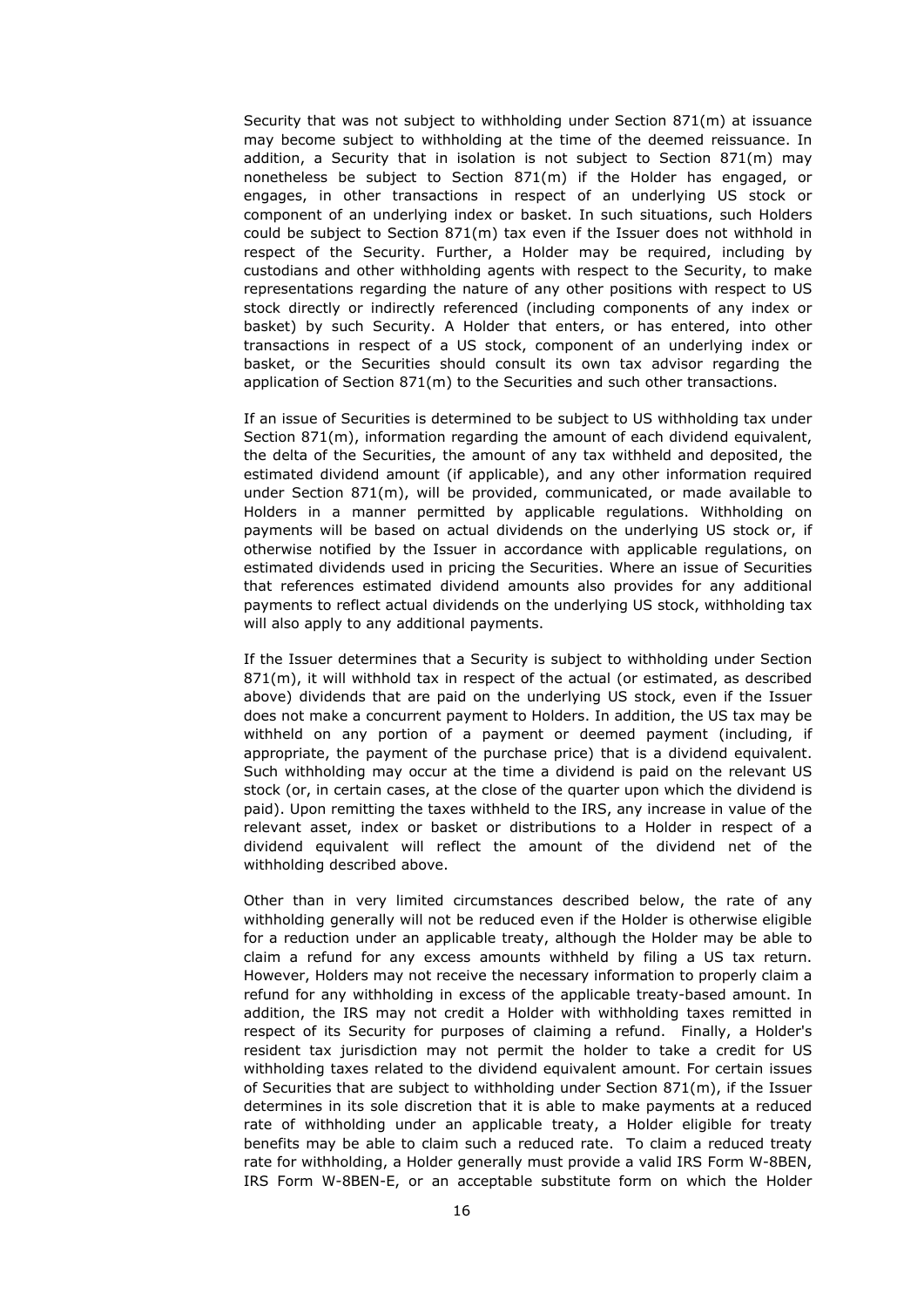certifies, under penalty of perjury, its status as a non-US person and its entitlement to the lower treaty rate. However, there can be no assurances that the Issuer will be able to make payments on a Security at a reduced rate of withholding, even where a Holder furnishes the appropriate certification. Where the Issuer has determined that an issue of Securities is subject to withholding under Section 871(m), the Final Terms will indicate whether the Issuer intends to withhold at the rate of 30 per cent. without regard to any reduced rate that may apply under a treaty or if the rate of withholding tax may be subject to reduction under an applicable treaty. In any case where withholding applies, the Issuer will not pay any additional amounts with respect to amounts withheld. Holders should consult with their tax advisors regarding the application of Section 871(m) to their Securities.

In addition, the Issuer will not make any additional payments to Holders to compensate them for any taxes withheld in respect of FATCA or any US withholding tax, including without limitation, in respect of direct and indirect interests in US real property, dividends, or, as discussed above, dividend equivalent payments. If any amount were to be deducted or withheld from payments on the Securities as a result of the above, the return on the Securities may be significantly less than expected.".

### **C) INFORMATION INCORPORATED BY REFERENCE**

In respect of each Base Prospectus, the section "Information Incorporated by Reference" is supplemented by:

- (i) adding the following documents (the "**Documents**", each a "**Document**") to the list of source documents in paragraph 1 (*Source documents*):
	- (1) the joint Annual Report of Barclays PLC and the Issuer, as filed with the United States Securities and Exchange Commission (the "**SEC**")on Form 20-F on 23 February 2017 in respect of the years ended 31 December 2015 and 31 December 2016 (the "**2016 Joint Annual Report**");
	- (2) the Annual Report of the Issuer containing the audited consolidated financial statements of the Issuer in respect of the year ended 31 December 2016 (the "**2016 Issuer Annual Report**"); and
	- (3) Supplement 5/2016 dated 3 March 2017 to the Registration Document dated 1 June 2016 (the "**Supplement 5/2016**").
- (ii) adding the following page references in respect of the respective Document to the cross-reference lists in paragraph 2 (*Information incorporated by reference*):

| <b>From the 2016 Joint Annual Report</b> |        |                  |
|------------------------------------------|--------|------------------|
| Governance                               |        | Pages 1 to 85    |
| Directors' Report                        |        | Pages 2 to 46    |
| People                                   |        | Pages 47 to 50   |
| <b>Remuneration Report</b>               |        | Pages 51 to 85   |
| <b>Risk Review</b>                       |        | Pages 86 to 189  |
| Material existing and emerging risks     |        | Pages 88 to 96   |
| Risk management                          |        | Pages 97 to 114  |
| Risk performance                         |        | Pages 115 to 181 |
| Supervision and Regulation               |        | Pages 182 to 189 |
| Financial review                         |        | Pages 190 to 215 |
| Financial statements                     |        | Pages 216 to 316 |
| Presentation of Information              |        | Page 217         |
| Independent Registered Public Accounting | Firm's | Page 218         |
|                                          |        |                  |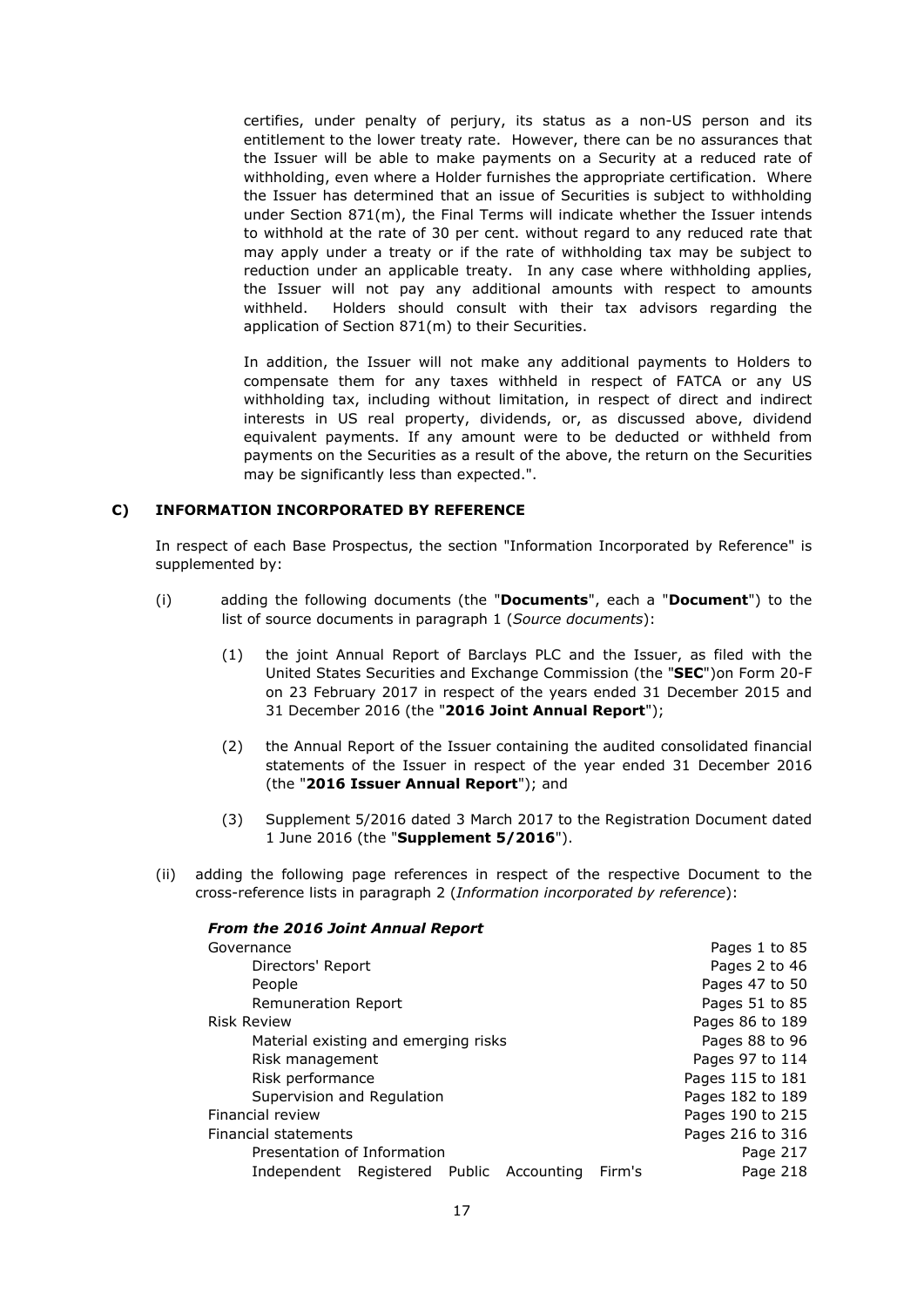| report for Barclays PLC                                |                  |
|--------------------------------------------------------|------------------|
| Consolidated financial statements of Barclays PLC      | Pages 219 to 223 |
| Financial Statements of Barclays PLC                   | Pages 224 to 225 |
| Notes to the consolidated financial statements of      | Pages 226 to 316 |
| <b>Barclays PLC</b>                                    |                  |
| Additional information                                 | Pages 317 to 448 |
| Additional Shareholder Information                     | Pages 317 to 328 |
| Additional Information                                 | Pages 329 to 341 |
| Barclays' approach to managing risks                   | Pages 342 to 403 |
| Independent Registered Public Accounting<br>Firm's     | Page 427         |
| report for Barclays Bank PLC                           |                  |
| Presentation of Information                            | Page 428         |
| Barclays Bank PLC Data                                 | Pages 429 to 446 |
| <b>From the 2016 Issuer Annual Report</b>              |                  |
| <b>Strategic Report</b>                                | Pages 1 to 42    |
| Governance                                             |                  |
| People                                                 | Pages 43 to 47   |
| Directors' report                                      | Pages 48 to 50   |
| Directors and Officers                                 | Page 51          |
| <b>Risk review</b>                                     |                  |
| Material existing and emerging risks                   | Pages 52 to 62   |
| Risk management                                        | Pages 63 to 81   |
| Risk performance                                       |                  |
| Credit risk                                            | Pages 82 to 105  |
| Market risk                                            | Pages 106 to 114 |
| Funding risk - Capital                                 | Pages 115 to 120 |
| Funding risk - Liquidity                               | Pages 121 to 140 |
| Operational risk                                       | Pages 141 to 143 |
| Conduct risk                                           | Pages 144 to 146 |
| Supervision and regulation                             | Pages 147 to 155 |
| <b>Financial review</b>                                |                  |
| Key performance indicators                             | Pages 156 to 158 |
| Consolidated summary income statement                  | Page 159         |
| Income statement commentary                            | Page 160         |
| Consolidated summary balance sheet                     | Page 161         |
| Balance sheet commentary                               | Page 162         |
| Analysis of results by business                        | Pages 163 to 176 |
| Non-IFRS performance measures                          | Pages 177 to 182 |
| <b>Financial statements</b>                            |                  |
| Presentation of information                            | Pages 183 to 186 |
| Independent Auditor's report                           | Pages 187 to 188 |
| Independent Registered Public Accounting Firm's report | Page 189         |
| <b>Consolidated financial statements</b>               |                  |
| Consolidated income statement                          | Page 190         |
| Consolidated statement of comprehensive income         | Page 191         |
| Consolidated balance sheet                             | Page 192         |
| Consolidated statement of changes in equity            | Page 193         |
| Statement of changes in equity                         | Pages 194 to 195 |
| Consolidated cash flow statement                       | Pages 196 to 197 |
| Notes to the financial statements                      | Pages 198 to 317 |
| From the Supplement 5/2016                             |                  |

The Issuer and the Group **Pages** 9 to 11

Only information listed in the cross-reference lists above is incorporated by reference into the Base Prospectuses.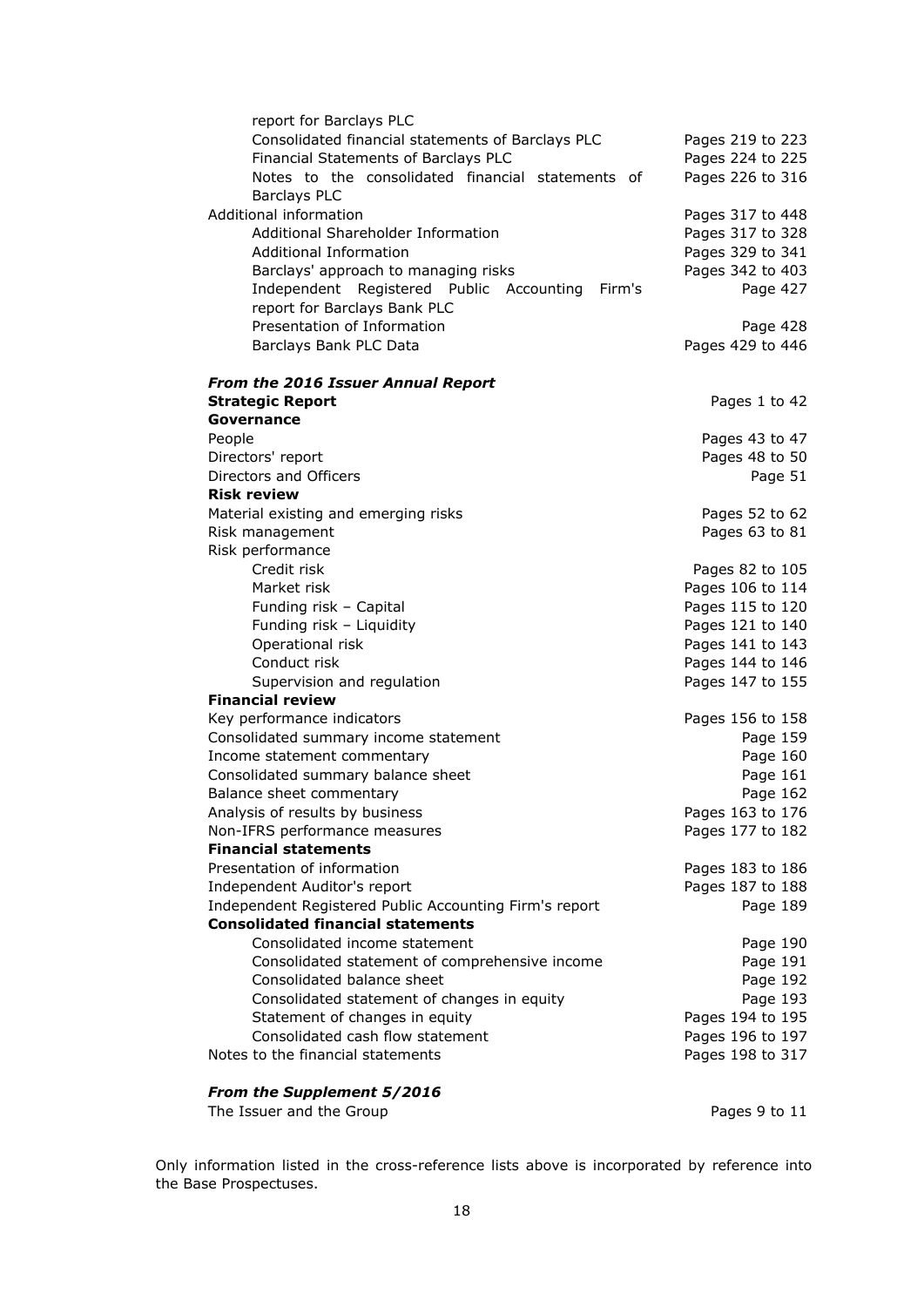The information incorporated by reference, either expressly or implicitly, into a Document does not form part of this Prospectus Supplement and/or any of the Base Prospectuses.

Information in a Document which is not incorporated by reference into the Base Prospectuses is either not relevant for the investor or is covered elsewhere in the Base Prospectuses.

The 2016 Joint Annual Report or the 2016 Issuer Annual Report may be inspected during normal business hours at the registered office of the Issuer or at https://www.home.barclays/barclays-investor-relations/results-and-reports/annualreports.html.

The Supplement 5/2016 may be inspected during normal business hours at the registered office of the Issuer or at https://www.home.barclays/prospectuses-anddocumentation/structured-securities/prospectuses.html.

### **D) GENERAL INFORMATION**

In respect of each Base Prospectus, the section "General Information" is supplemented by:

(i) deleting the information set out under "Significant Change Statement" on page 254 of Base Prospectus 6 and page 402 of Base Prospectus 9 and replacing it with the following:

"There has been no significant change in the financial or trading position of the Bank Group since 31 December 2016.";

(ii) deleting the information set out under "Material Adverse Change Statement" on page 254 of Base Prospectus 6 and page 402 of Base Prospectus 9 and replacing it with the following:

"There has been no material adverse change in the prospects of the Issuer since 31 December 2016."; and

(iii) deleting the information set out under "Legal Proceedings" on page 254 of Base Prospectus 6 and page 402 of Base Prospectus 9 and replacing it with the following:

"Save as disclosed under "*Legal Proceedings*" in the section "*The Issuer and the Group*" in the Registration Document, as supplemented (other than under the heading "*General*" on page 280 of the 2016 Joint Annual Report), there are no governmental, legal or arbitration proceedings (including any such proceedings which are pending or threatened of which the Issuer is aware), which may have or have had during the 12 months preceding the date of this Base Prospectus, a significant effect on the financial position or profitability of the Issuer and/or the Bank Group.".

# **E) FORM OF FINAL TERMS**

In respect of each Base Prospectus, the section "Form of Final Terms" shall be supplemented by inserting a new item entitled "871(m) Securities" as (i) item 28 on page 233 of Base Prospectus 6 and (ii) item 37 on page 329 of Base Prospectus 9, as follows:

"**871(m) Securities:** [*Include if the Securities are not linked to an underlying equity or equity-index:* The Issuer has determined that Section 871(m) of the US Internal Revenue Code is not applicable to the Securities.]

> [*Include if the Securities are linked to one or more equities or equity-indices and the Issuer has determined that the Securities will not be subject to withholding under Section 871(m):* The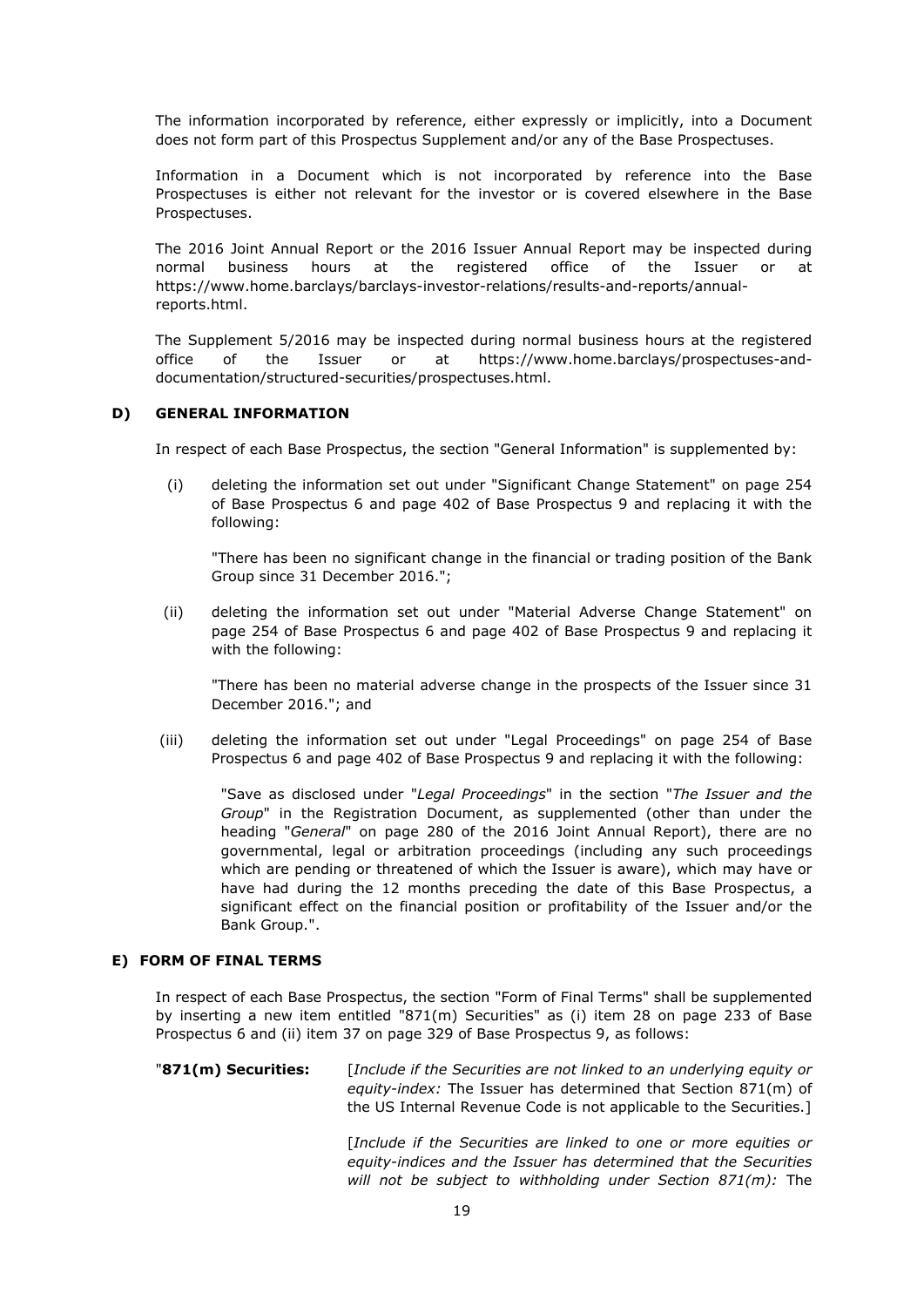Issuer has determined that the Securities (without regard to any other transactions) should not be subject to US withholding tax under Section 871(m) of the US Internal Revenue Code and regulations promulgated thereunder.]

[*Include if the Securities are linked to one or more equities or equity-indices and the Issuer has determined that the Securities will be subject to withholding under Section 871(m) but the Issuer will be unable to collect W-8s from the Holder:* The Issuer has determined that the Securities are subject to US withholding tax under Section 871(m) of the US Internal Revenue Code and regulations promulgated thereunder. The Issuer expects to withhold at the rate of 30 per cent. without regard to any reduced rate that may apply under a treaty.]

[*Include if the Securities are linked to one or more equities or equity-indices and the Issuer has determined that the Securities will be subject to withholding under Section 871(m) and the Issuer will be able to collect W-8s from the Holder:* The Issuer has determined that the Securities are subject to US withholding tax under Section 871(m) of the US Internal Revenue Code and the regulations promulgated thereunder, which may be subject to reduction under an applicable treaty.]"

Existing (i) items 28 to 34 in Base Prospectus 6 and (ii) items 37 to 46 in Base Prospectus 9 shall be re-numbered as items 29 to 35 and 38 to 47 respectively.

# **F) TERMS AND CONDITIONS OF THE WARRANTS**

In respect of Base Prospectus 6 only, the section "Terms and Conditions of the Warrants" shall be supplemented by inserting the words "(including without limitation under section 871(m) of the US Internal Revenue Code of 1986 (the "**Code**"))" into General Condition 26(c) on page 161 of Base Prospectus 6 such that the condition shall read:

"where such withholding or deduction is required by FATCA (as defined in this section) or the rules of the Code, including without limitation, in respect of dividends, dividend equivalent payments (including without limitation under section 871(m) of the US Internal Revenue Code of 1986 (the "**Code**"))", direct and indirect interests in US real property (for the purpose of this subsection, "**FATCA**" means sections 1471 through 1474 of the Code (or any amended or successor provisions) or pursuant to any agreement with the US Internal Revenue Service or in furtherance of any intergovernmental agreement in respect thereof); or".

### **G) TERMS AND CONDITIONS OF THE SECURITIES**

In respect of Base Prospectus 9 only, the section "Terms and Conditions of the Securities" shall be supplemented by inserting the words "(including without limitation under section 871(m) of the Code)" into General Condition 35(e) on page 224 of Base Prospectus 9 such that the condition shall read:

"where such withholding or deduction is required by the rules of the US Internal Revenue Code 1986 (the "**Code**"), including without limitation, in respect of dividends, dividend equivalent payments (including without limitation under section 871(m) of the Code), direct and indirect interests in US real property, and sections 1471 through 1474 of the Code (or any amended or successor provisions) or pursuant to any agreement with the US Internal Revenue Service or in furtherance of any intergovernmental agreement in respect thereof;".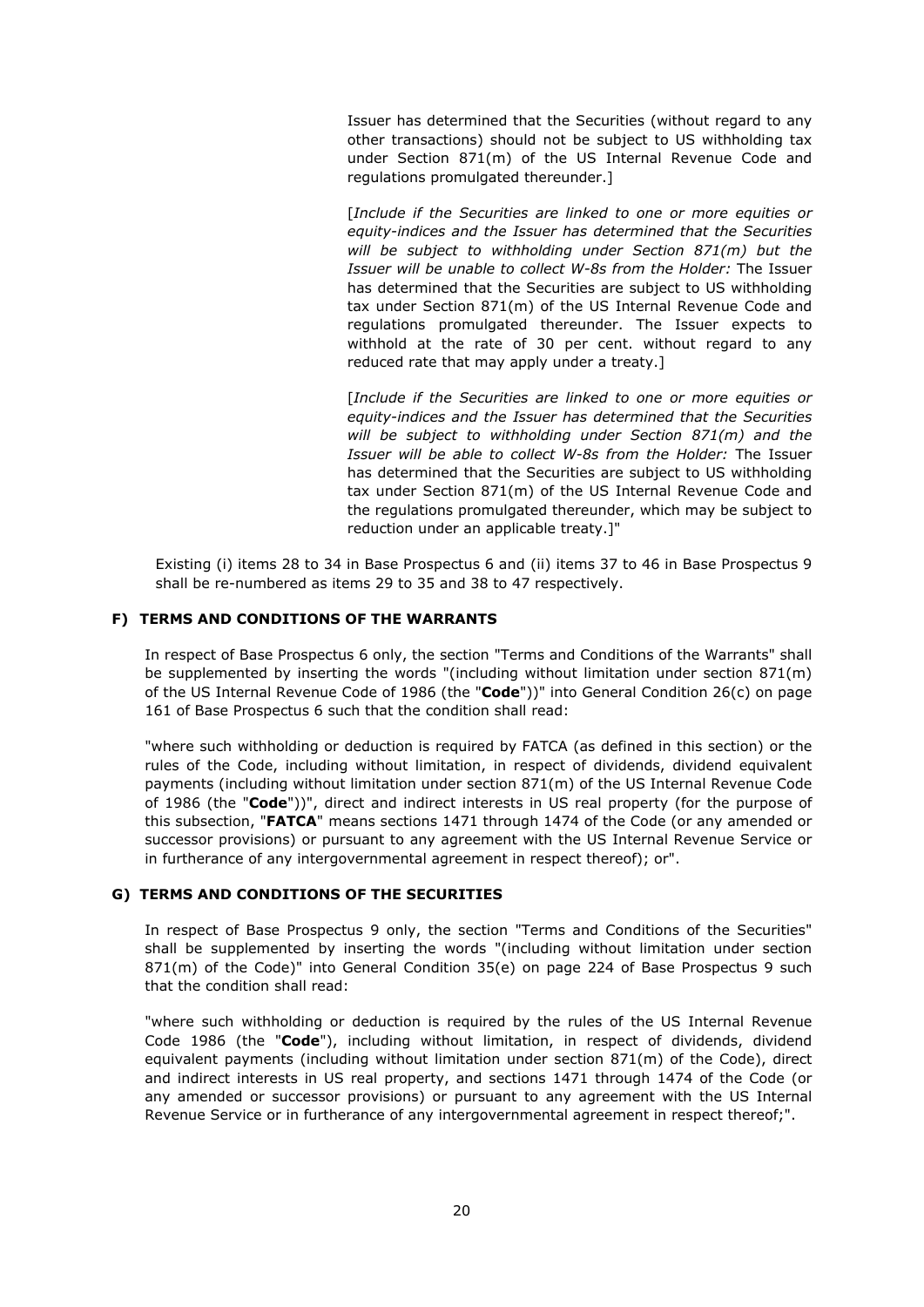### **H) TAXATION**

In respect of each Base Prospectus, the "Taxation" section shall be supplemented by deleting entirely paragraph 4.1 (*US federal tax treatment of non-US holders*) on (i) pages 243 and 244 of Base Prospectus 6 and (ii) pages 342 and 343 of Base Prospectus 9, and replacing it with the following:

### "**4.1 US federal tax treatment of non-US holders**

In general and subject to the discussion in the following paragraphs, payments on the Securities to a non-US holder that has no connection to the United States other than holding Securities and gain realised on the sale, exchange, redemption or other disposition of the Securities by such a non-US holder generally will not be subject to US federal income or withholding tax, provided the non-US holder complies with any applicable tax identification and certification requirements.

The Internal Revenue Service ("**IRS**") released a notice in 2007 that may affect the taxation of non-US holders of Securities. According to the notice, the IRS and the Treasury Department are actively considering whether, among other issues, the holder of instruments such as Securities should be required to accrue ordinary income on a current basis. It is not possible to determine what guidance they will ultimately issue, if any. It is possible, however, that under such guidance, non-US holders of Securities will ultimately be required to accrue income currently and that non-US holders of Securities could be subject to withholding tax on deemed income accruals and/or other payments made in respect of such Securities. In addition, alternative treatments of Securities are possible under US federal income tax law. Under one such alternative characterisation, it is possible that an investor could be treated as owning the Underlying Asset of Securities.

In the case of Securities that are linked to one or more assets characterised as 'US real property interests' (as such term is defined in section 897(c) of the US Internal Revenue Code of 1986 (the "**Code**")), non-US holders of Securities may be subject to special rules governing the ownership and disposition of US real property interests. Prospective non-US holders of Securities should consult their own tax advisers regarding the possible alternative treatments of the Securities.

Under Section 871(m) of the Code and regulations thereunder ("**Section 871(m)**"), payments on financial instruments that reference one or more US corporations may be treated as "dividend equivalent" payments that are subject to US withholding tax at a rate of 30 per cent. Generally, a "dividend equivalent" is a payment that is directly or indirectly contingent upon a US source dividend or is determined by reference to a US source dividend. For financial instruments issued on or after 1 January 2017 but prior to 1 January 2018, regulations under Section 871(m) provide that dividend equivalent payments will be subject to withholding if the instrument has a "delta" of one with respect to either an underlying US stock or a US stock component of an underlying index or basket. For financial instruments issued on or after 1 January 2018, dividend equivalent payments on (1) a "simple" financial instrument that has a delta of 0.8 or greater with respect to an underlying US stock or a US stock component of an underlying index or basket and (2) a "complex" financial instrument that meets the "substantial equivalence" test with respect to an underlying US stock or a US stock component of an underlying index or basket, will be subject to withholding tax under Section 871(m). An issue of Securities that references an index or basket that is treated as a "qualified index" will not be subject to withholding under Section 871(m), even if such Securities meet, as applicable, the delta or substantial equivalence test. In general, a qualified index is a diverse, passive, and widely used index that satisfies the technical requirements prescribed by regulations.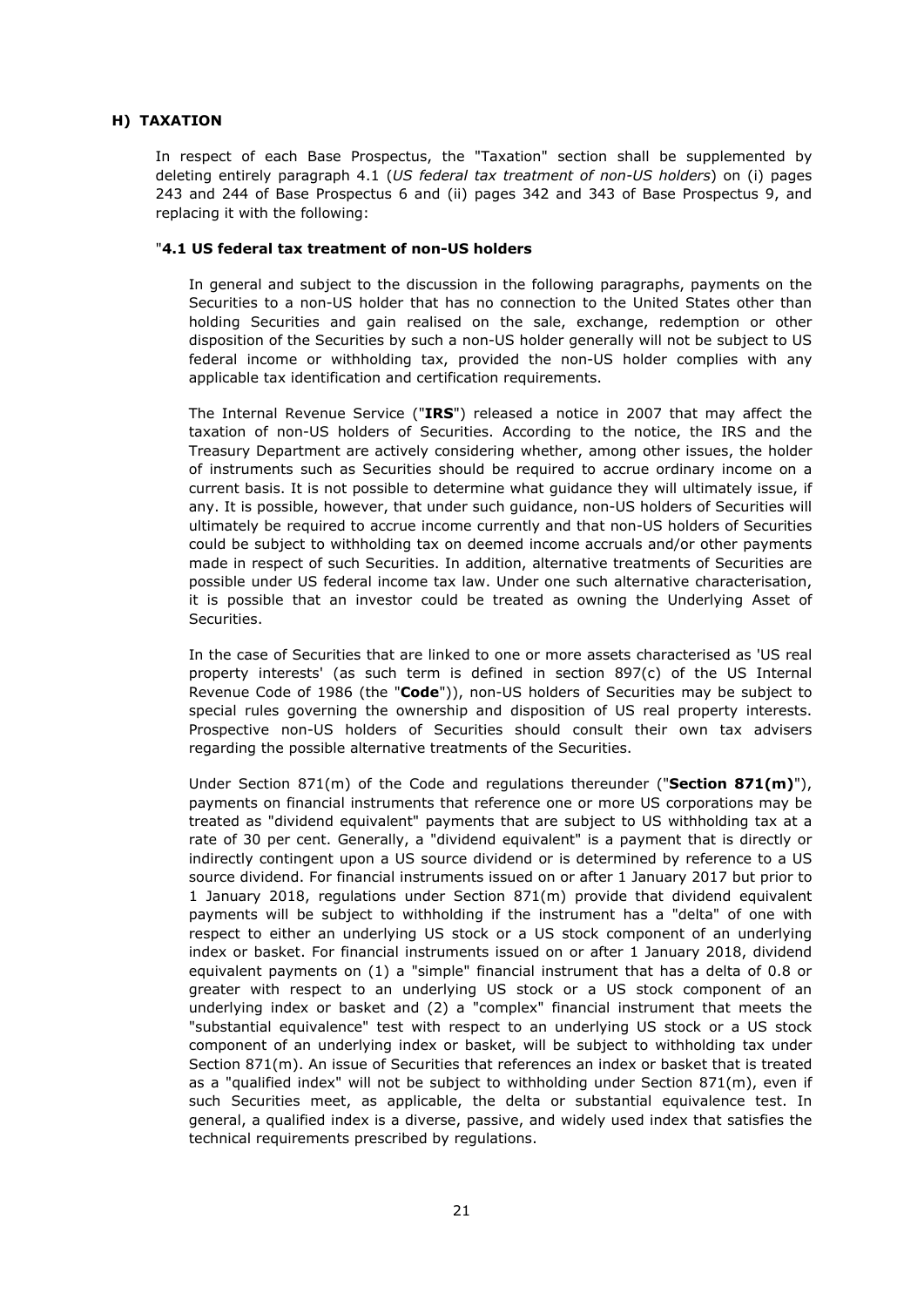The delta of a financial instrument generally is defined as the ratio of the change in the fair market value of the instrument to a small change in the fair market value of the number of shares of the underlying US corporation, determined either as of the pricing or issue date of the instrument, in accordance with applicable regulations. A financial instrument generally will be treated as having a delta of one if it provides for 100 per cent. participation in all of the appreciation and depreciation of one or more underlying US stocks. Very broadly, the substantial equivalence test analyses whether a financial instrument has a correlation to the applicable underlying US stock that is at least as great as that of a simple financial instrument with a delta of at least 0.8.

The Final Terms will indicate if the Issuer has determined that the particular issue of Securities is expected to be subject to withholding under Section 871(m). Any determination by the Issuer on the application of Section 871(m) to a particular Security generally is binding on Holders, but is not binding on the US Internal Revenue Service ("**IRS**"). The Section 871(m) regulations require complex calculations to be made with respect to Securities referencing shares of US corporations and their application to a specific issue of Securities may be uncertain. Accordingly, even if the Issuer determines that a Security is not subject to Section 871(m), the IRS could assert that withholding is required in respect of such Security, including where the IRS concludes that the delta or substantial equivalence with respect to the Security was determined more than 14 days prior to the Security's issue date.

In addition, a Security may be treated as reissued for purposes of Section 871(m) upon a significant modification of the terms of the Security. In this context, a rebalancing or adjustment to the components of an underlying index or basket may result in the deemed reissuance of the Security. In that case, a Security that was not subject to withholding under Section 871(m) at issuance may become subject to withholding at the time of the deemed reissuance. In addition, a Security that in isolation is not subject to Section 871(m) may nonetheless be subject to Section 871(m) if the Holder has engaged, or engages, in other transactions in respect of an underlying US stock or component of an underlying index or basket. In such situations, such Holders could be subject to Section  $871(m)$  tax even if the Issuer does not withhold in respect of the Security. Further, a Holder may be required, including by custodians and other withholding agents with respect to the Security, to make representations regarding the nature of any other positions with respect to US stock directly or indirectly referenced (including components of any index or basket) by such Security. A Holder that enters, or has entered, into other transactions in respect of a US stock, component of an underlying index or basket, or the Securities should consult its own tax advisor regarding the application of Section 871(m) to the Securities and such other transactions.

If an issue of Securities is determined to be subject to US withholding tax under Section 871(m), information regarding the amount of each dividend equivalent, the delta of the Securities, the amount of any tax withheld and deposited, the estimated dividend amount (if applicable), and any other information required under Section 871(m), will be provided, communicated, or made available to Holders in a manner permitted by applicable regulations. Withholding on payments will be based on actual dividends on the underlying US stock or, if otherwise notified by the Issuer in accordance with applicable regulations, on estimated dividends used in pricing the Securities. Where an issue of Securities that references estimated dividend amounts also provides for any additional payments to reflect actual dividends on the underlying US stock, withholding tax will also apply to any additional payments.

If the Issuer determines that a Security is subject to withholding under Section  $871(m)$ , it will withhold tax in respect of the actual (or estimated, as described above) dividends that are paid on the underlying US stock, even if the Issuer does not make a concurrent payment to Holders. In addition, the US tax may be withheld on any portion of a payment or deemed payment (including, if appropriate, the payment of the purchase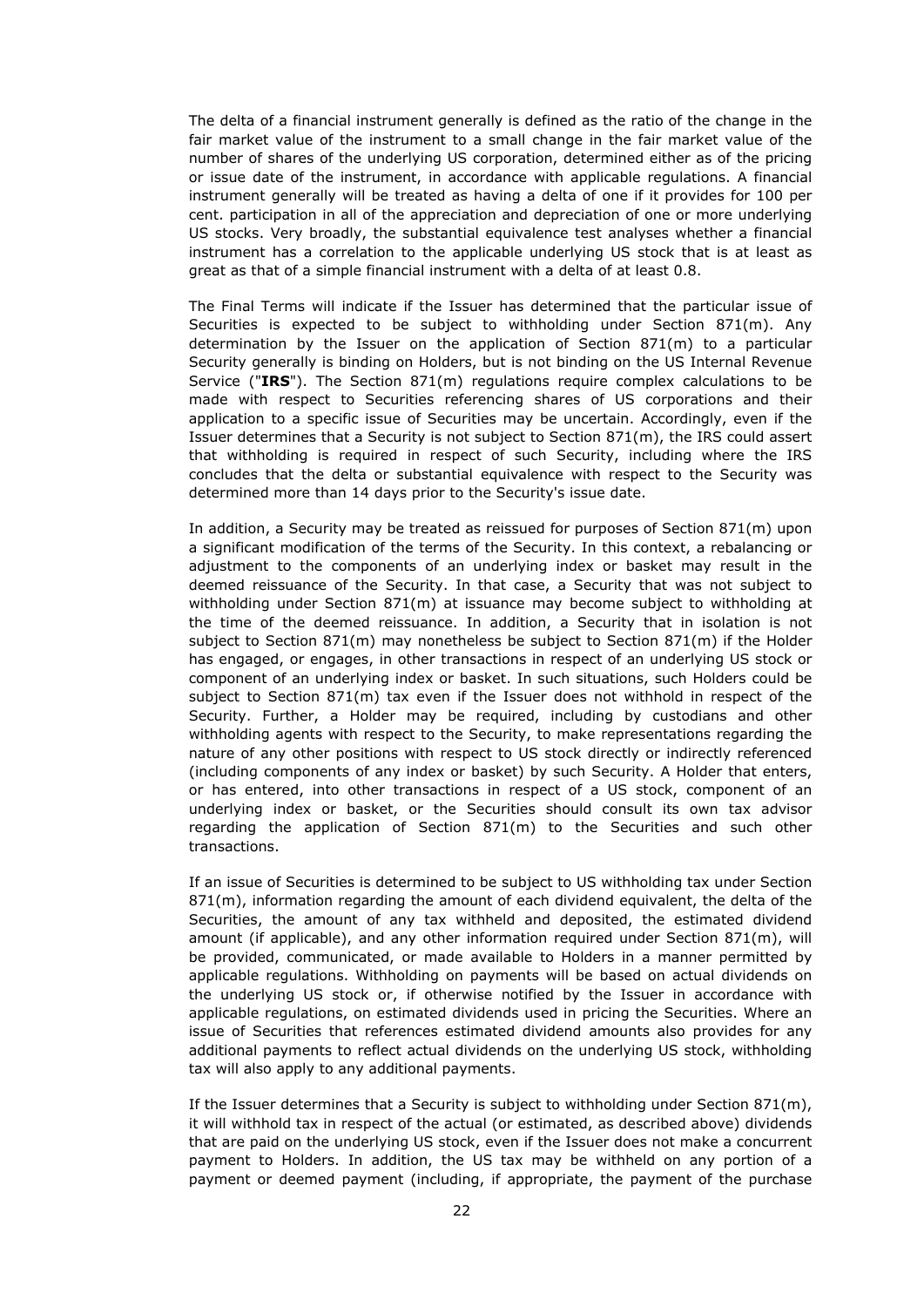price) that is a dividend equivalent. Such withholding may occur at the time a dividend is paid on the relevant US stock (or, in certain cases, at the close of the quarter upon which the dividend is paid). Upon remitting the taxes withheld to the IRS, any increase in value of the relevant asset, index or basket or distributions to a Holder in respect of a dividend equivalent will reflect the amount of the dividend net of the withholding described above.

Other than in very limited circumstances described below, the rate of any withholding generally will not be reduced even if the Holder is otherwise eligible for a reduction under an applicable treaty, although the Holder may be able to claim a refund for any excess amounts withheld by filing a US tax return. However, Holders may not receive the necessary information to properly claim a refund for any withholding in excess of the applicable treaty-based amount. In addition, the IRS may not credit a Holder with withholding taxes remitted in respect of its Security for purposes of claiming a refund. Finally, a Holder's resident tax jurisdiction may not permit the holder to take a credit for US withholding taxes related to the dividend equivalent amount. For certain issues of Securities that are subject to withholding under Section  $871(m)$ , if the Issuer determines in its sole discretion that it is able to make payments at a reduced rate of withholding under an applicable treaty, a Holder eligible for treaty benefits may be able to claim such a reduced rate. To claim a reduced treaty rate for withholding, a Holder generally must provide a valid IRS Form W-8BEN, IRS Form W-8BEN-E, or an acceptable substitute form on which the Holder certifies, under penalty of perjury, its status as a non-US person and its entitlement to the lower treaty rate. However, there can be no assurances that the Issuer will be able to make payments on a Security at a reduced rate of withholding, even where a Holder furnishes the appropriate certification. Where the Issuer has determined that an issue of Securities is subject to withholding under Section 871(m), the Final Terms will indicate whether the Issuer intends to withhold at the rate of 30 per cent. without regard to any reduced rate that may apply under a treaty or if the rate of withholding tax may be subject to reduction under an applicable treaty. In any case where withholding applies, the Issuer will not pay any additional amounts with respect to amounts withheld. Holders should consult with their tax advisors regarding the application of Section 871(m) to their Securities.".

To the extent that there is any inconsistency between (a) any statement in this Prospectus Supplement (in relation to any Base Prospectus) and (b) any other statement in, or incorporated by reference in any Base Prospectus, the statements in (a) above shall prevail.

In accordance with Article 13 paragraph 2 of Luxembourg Law, investors who have agreed to purchase or subscribe for Securities before this Prospectus Supplement was published have the right, exercisable within two working days after the date on which this Prospectus Supplement is published, to withdraw their acceptances. This right is exercisable up to, and including 20 March 2017. Investors should contact the distributor from which they agreed to purchase or subscribe the Securities in order to exercise their withdrawal rights.

References to each Base Prospectus shall hereafter mean each such Base Prospectus as supplemented by this Prospectus Supplement. The Issuer has taken all reasonable care to ensure that the information contained in each Base Prospectus, as supplemented by this Prospectus Supplement is, to the best of its knowledge, in accordance with the facts and contains no omission likely to affect its import and accepts responsibility accordingly. Save as disclosed in this Prospectus Supplement, no significant new factor, material mistake or inaccuracy relating to the information included in each Base Prospectus is capable of affecting the assessment of securities issued pursuant to each Base Prospectus has arisen or been noted, as the case may be, since the publication of each Base Prospectus (as supplemented at the date hereof) by the Issuer.

This Prospectus Supplement has been approved by the *Commission de Surveillance du Secteur Financier*, which is competent authority in the Grand Duchy of Luxembourg for the purposes of the Prospectus Directive and the relevant implementing measures in the Grand Duchy of Luxembourg, as a prospectus supplement issued in compliance with the Prospectus Directive and the relevant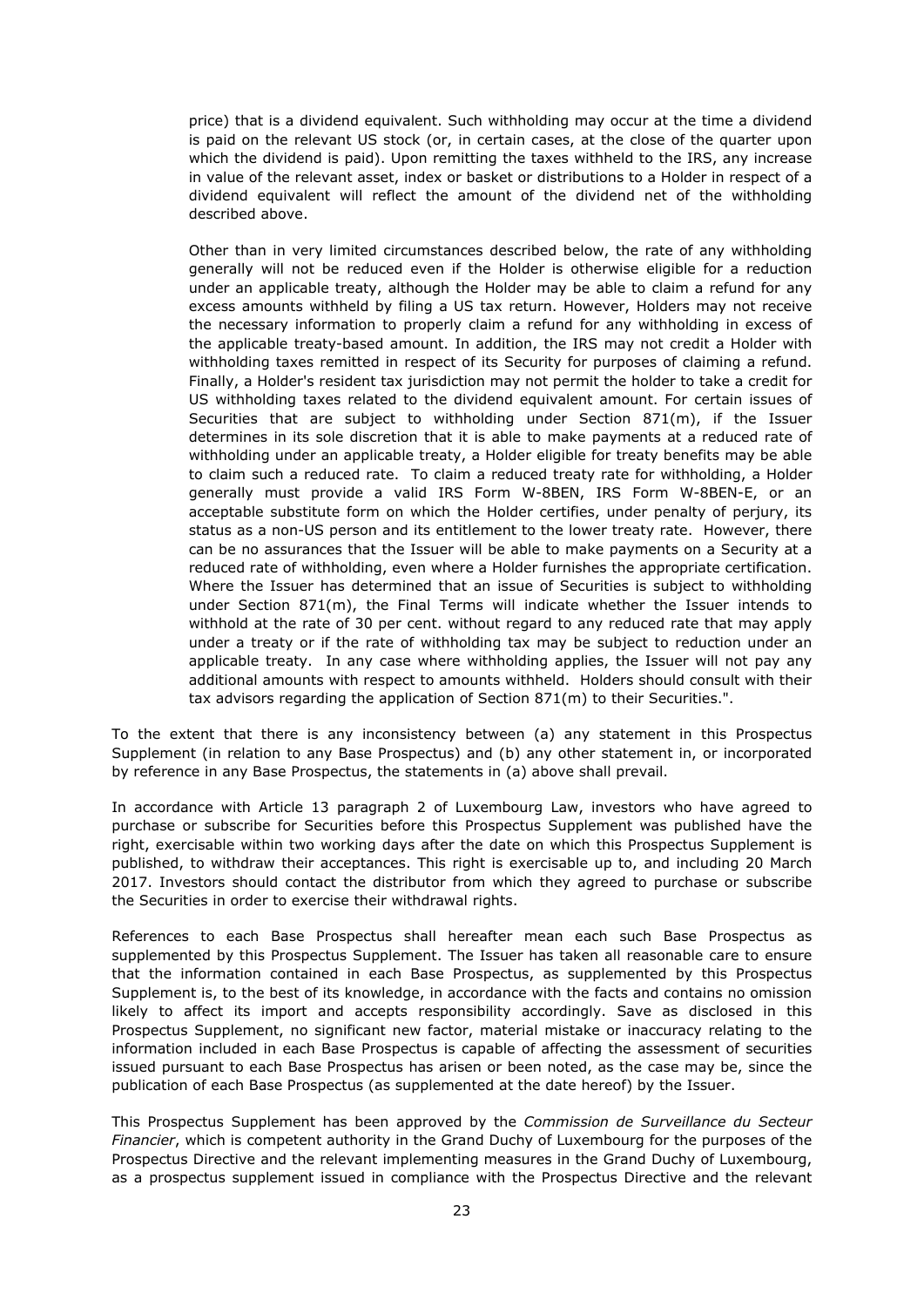implementing measures in the Grand Duchy of Luxembourg for the purpose of giving information with regard to the issue of securities under the Programme.



The date of this Prospectus Supplement is 16 March 2017